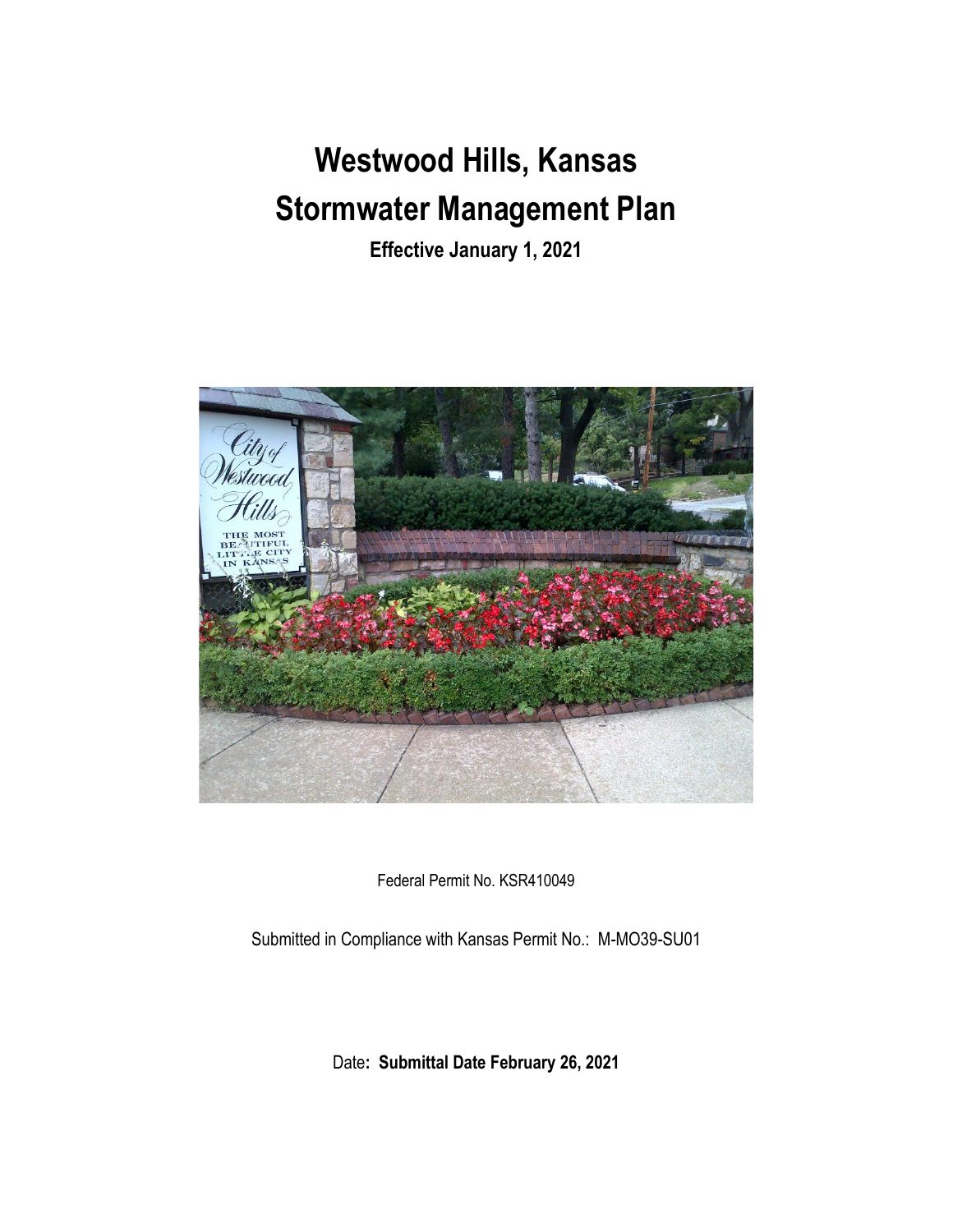# TABLE OF CONTENTS

| <b>Section 1</b> |     |                                                                   |  |
|------------------|-----|-------------------------------------------------------------------|--|
| <b>Section 2</b> |     |                                                                   |  |
|                  | 2.1 |                                                                   |  |
|                  | 2.2 |                                                                   |  |
|                  | 2.3 |                                                                   |  |
|                  | 2.4 |                                                                   |  |
|                  | 2.5 | Post-Construction Stormwater Management in New Development and    |  |
|                  |     |                                                                   |  |
|                  | 2.6 | Pollution Prevention/Good Housekeeping for Municipal Operations14 |  |
| <b>Section 3</b> |     |                                                                   |  |
| <b>Section 4</b> |     |                                                                   |  |
| <b>Section 5</b> |     |                                                                   |  |
| Section 6        |     |                                                                   |  |

#### **Appendices**

**Appendix A – Map of Permitted Area**

**Appendix B - Tables 1-6 Planned BMPs for Permit Compliance**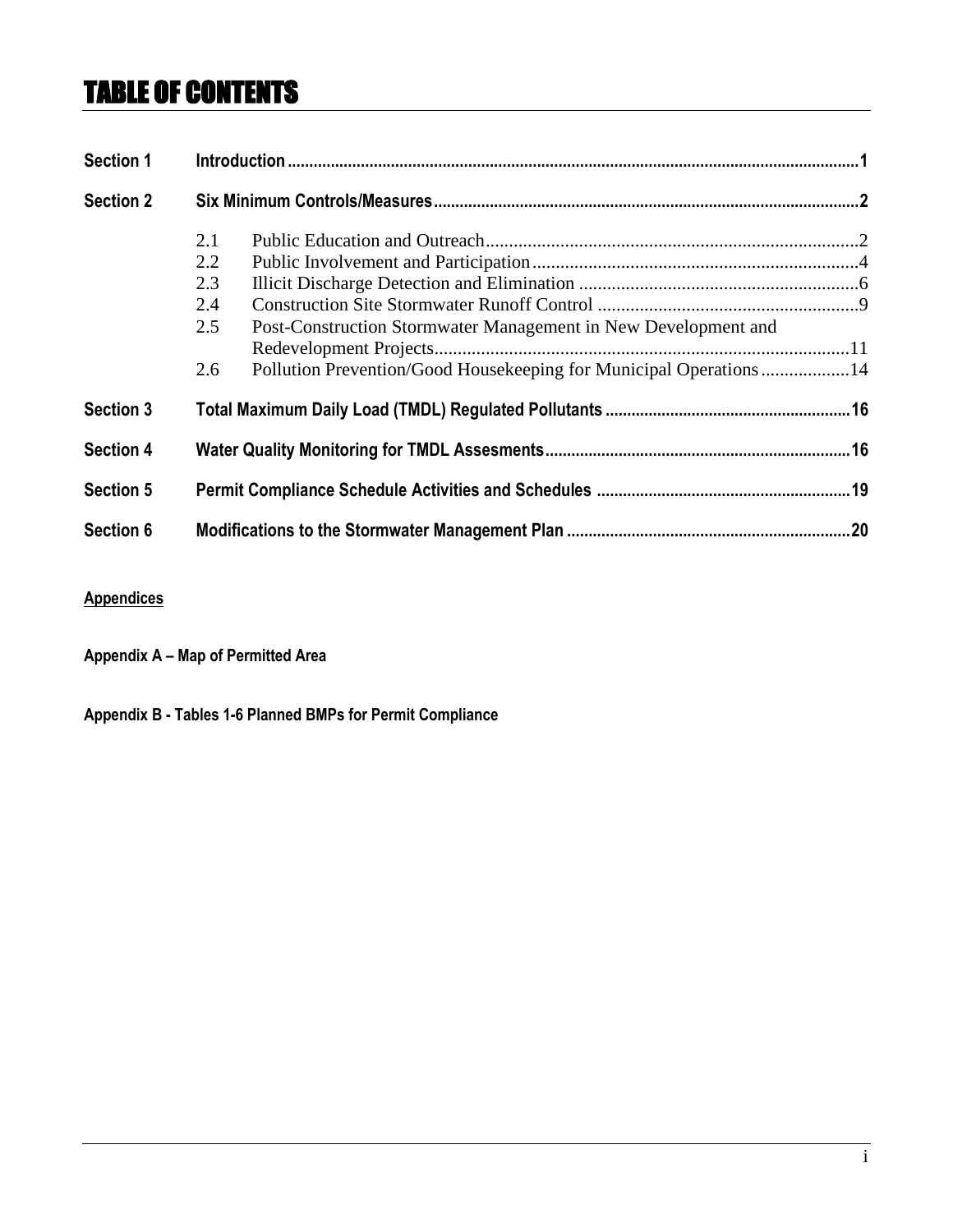# **SECTION 1: INTRODUCTION**

This document is a Stormwater Management Plan (the "SMP" or the "Plan") created to help reduce the discharge of pollutants in stormwater runoff from the Municipal Separate Storm Sewer System (MS4) within regulated areas of Westwood Hills, Kansas (the "City" or "Westwood Hills") (Map of permitted area included in Appendix A). This SMP outlines stormwater program activities, monitoring requirements, reporting requirements, and responsible parties for implementing this work.

This plan was prepared in compliance with Kansas Permit Number M-MO39-SU01 (hereinafter the "Permit") issued to the City by the Kansas Department of Health and Environment (KDHE) to fulfill requirements of the Clean Water Act.

Permit Effective Date: January 1, 2020

Permit Expiration Date: December 31, 2024

The SMP is designed to:

- 1. Reduce the discharge of pollutants from the MS4 to the Maximum Extent Practicable (MEP),
- 2. Implement the Six (6) Minimum Control Measures as listed in Part I Section C of the Permit,
	- a. The Six Minimum Control Measures are:
		- i. Public Education and Outreach,
		- ii. Public Participation and Involvement,
		- iii. Illicit Discharge Detection and Elimination,
		- iv. Construction Site Stormwater Runoff Control,
		- v. Post-Construction Stormwater Management in New Development and Redevelopment Projects, and,
		- vi. Pollution Prevention/Good Housekeeping for Municipal Operations.
- 3. Satisfy the requirements of the Permit, the Clean Water Act, and the Kansas surface water quality statutes and regulations.

Implementation of BMPs consistent with the provisions of the SMP document and the Permit constitutes compliance with the standard of reducing pollutants to the Maximum Extent Practicable.

#### **Staff Responsibilities**

Overall responsibility for coordination of activities outlined in this Plan, for reporting, and for submitting all documents (Stormwater Management Plan [and updates] and Annual Reports) to KDHE will be by the Mayor and City Council of Westwood Hills and the City Clerk of Westwood Hills and may include assistance from the following:

- Johnson County Stormwater Management Program Staff
- City of Westwood Public Works Director and City of Westwood Police Chief
- Consolidated Fire District No. 2
- Johnson County Stormwater Management Advisory Council (SMAC)
- Mid-America Regional Council (MARC)
- Johnson County Water Quality Specialist
- Johnson County Department of Health and Environment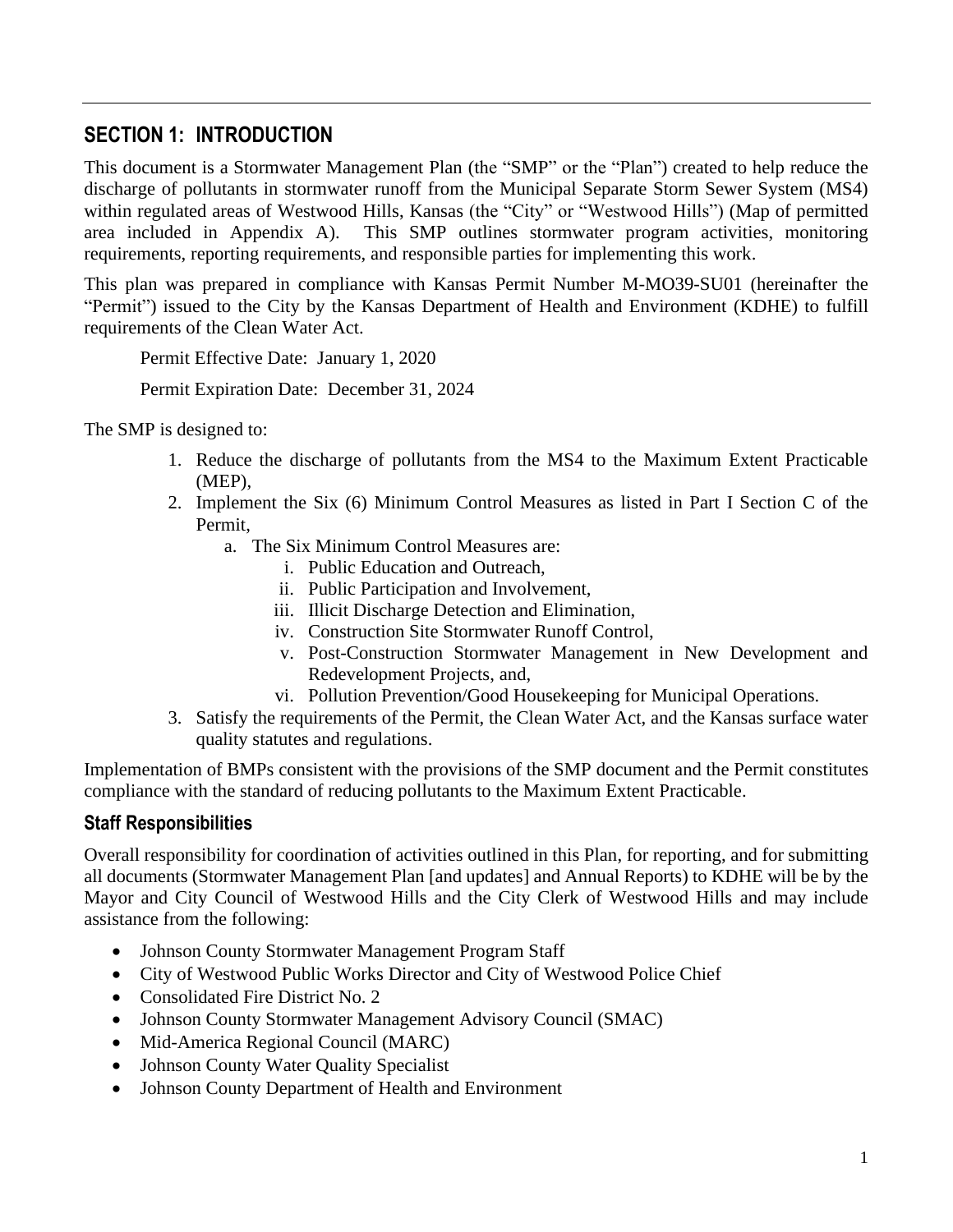# **SECTION 2: SIX MINIMUM CONTROL MEASURES**

This section describes the six minimum water quality protection control measures that are required by all MS4 permits. They include the following:

- 1. Public Education and Outreach
- 2. Public Involvement and Participation
- 3. Illicit Discharge Detection and Elimination
- 4. Construction Site Stormwater Runoff Control
- 5. Post-Construction Stormwater Management in New Development and Redevelopment Projects
- 6. Pollution Prevention/Good Housekeeping for Municipal Operations

## **2.1 MINIMUM CONTROL MEASURE 1 (MCM 1) - PUBLIC EDUCATION AND OUTREACH**

#### **Description**

MCM 1 consists of continuing to implement a public education program which includes distributing educational materials to the community or conducting equivalent outreach activities which address the impacts of stormwater discharges on water bodies and the steps the public can take to reduce pollutants in stormwater runoff.

#### **Benefit**

An informed public increases awareness of water quality issues in both residents and businesses, creates opportunities for the public to take direct action to improve the health and sustainability of their community, and builds support for program goals making initiatives more effective.

#### **Compliance**

Compliance with the public education and outreach minimum control measure requires implementation of BMPs in Part I., Section C.1 of the Permit for a minimum of 4 points total on an annual basis for each of calendar year 2021 and calendar year 2022. The minimum point total requirement increases to 7 points for each calendar year beginning in 2023.

A table containing the BMP summary, the measurable goal, the implementation schedule, and points per activity is included in Appendix B: Table 1.

A short description of each planned BMP is included in the table below.

#### **Table 1. Planned BMPs to meet MCM 1 requirements:**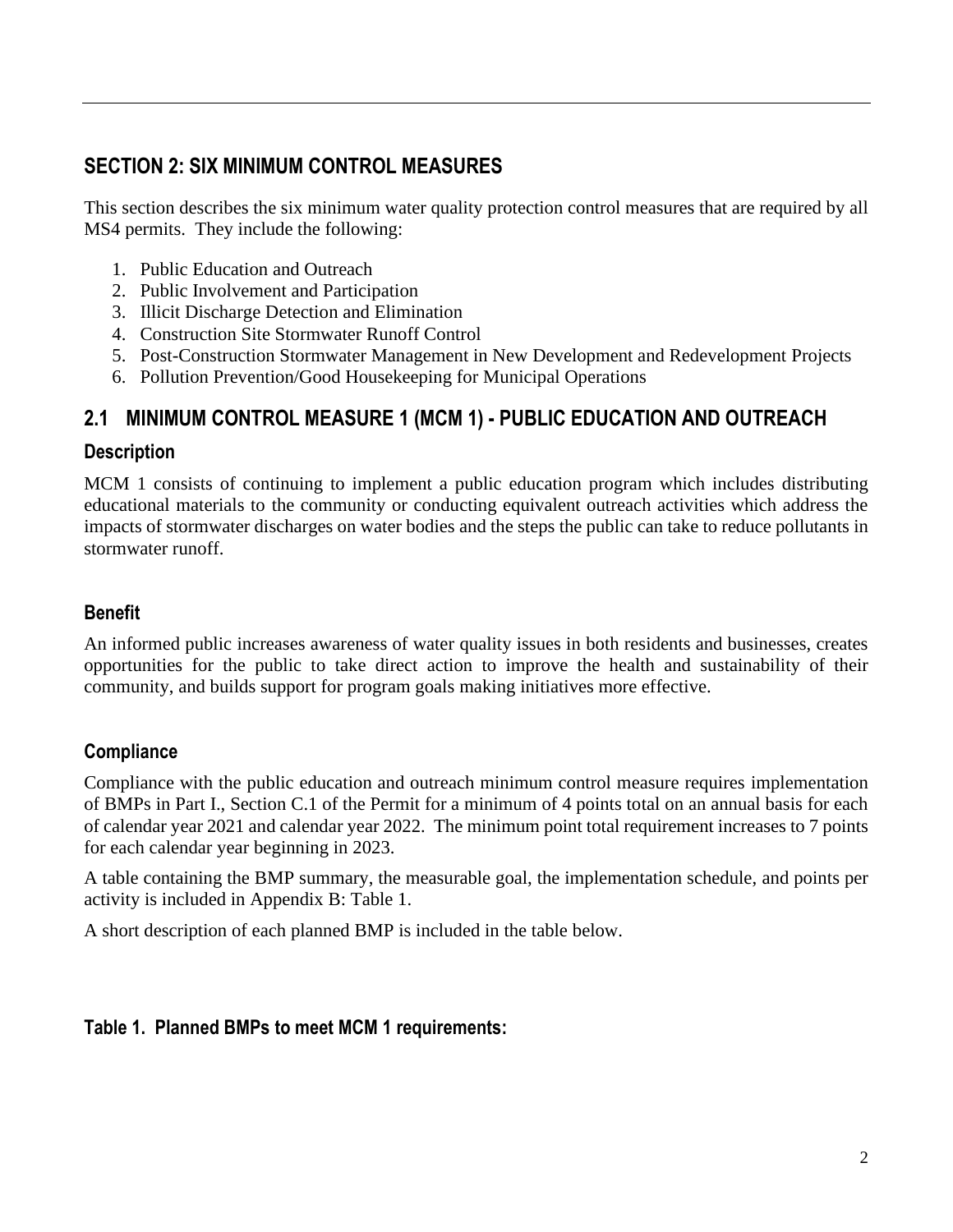| <b>BMPID</b>    | <b>BMP Summary</b>                                                                                                                                                                                                                                                                                                                                                                                                                                                                                                                                           | Measurable Goal                                                                                                                                                                                                                                                                                                                                                                                                                                                                                           | Lead Staff                                                                                                                                 |
|-----------------|--------------------------------------------------------------------------------------------------------------------------------------------------------------------------------------------------------------------------------------------------------------------------------------------------------------------------------------------------------------------------------------------------------------------------------------------------------------------------------------------------------------------------------------------------------------|-----------------------------------------------------------------------------------------------------------------------------------------------------------------------------------------------------------------------------------------------------------------------------------------------------------------------------------------------------------------------------------------------------------------------------------------------------------------------------------------------------------|--------------------------------------------------------------------------------------------------------------------------------------------|
| $P Ed & 0 - 01$ | Maintain a stormwater<br>webpage for the permittee.                                                                                                                                                                                                                                                                                                                                                                                                                                                                                                          | Maintain the webpage with up-to-date information<br>with all links effective and valid information.<br>Check all links and update website as necessary<br>on a minimum monthly basis. Document monthly<br>checks in log book and indicate changes with<br>logged summaries.                                                                                                                                                                                                                               | City of Westwood Hills City<br>Clerk, with support from<br>Mayor and City Council                                                          |
| $P Ed & 0 - 02$ | Distribute educational<br>materials (either flyers,<br>brochures, catalog mailings,<br>handouts, or e-mails)<br>addressing various pertinent<br>stormwater public education<br>topics.                                                                                                                                                                                                                                                                                                                                                                       | Number of all flyers, brochures, catalog mailings,<br>handouts, or e-mails distributed in a year shall<br>equal or exceed the most recent U.S. Census<br>Bureau decennial housing units value for the<br>permit area. The applicable U.S. Census housing<br>units value shall be documented, and the number<br>of flyers, brochures, or e-mails distributed shall<br>also be documented. This information and copies<br>of the flyers, brochures, or e-mails shall be<br>retained on file.                | City of Westwood Hills City<br>Clerk, with support from<br>Mayor and City Council<br>Johnson County Stormwater<br>Management Program staff |
| $P Ed & 0 - 04$ | Apply notification, placard,<br>covers/hatches with<br>message, or stencil, on<br>stormwater inlets to provide<br>a message similar to "No<br>Dumping - Drains to River"                                                                                                                                                                                                                                                                                                                                                                                     | Apply this notification on at least 10% of all known<br>stormwater inlets in the MS4. Alternately, points<br>may be claimed in any subsequent year when an<br>additional 5% of all known stormwater inlets in the<br>MS4 bear the notification. Alternately, points may<br>be claimed in any year when 50% of all known<br>stormwater inlets in the MS4 bear the notification.                                                                                                                            | City of Westwood Hills City<br>Clerk, with support from<br>Mayor and City Council<br><b>Westwood Public Works</b><br>Department            |
| $P Ed & 0 - 05$ | Post the municipality's MS4<br>permit and SMP document<br>on either the stormwater web<br>page or the municipal<br>webpage.                                                                                                                                                                                                                                                                                                                                                                                                                                  | The two documents must be posted for at least<br>six months of the year to claim one point.                                                                                                                                                                                                                                                                                                                                                                                                               | City of Westwood Hills City<br>Clerk, with support from<br>Mayor and City Council                                                          |
| $P Ed & 0 - 08$ | Provide stormwater<br>education for students at a<br>school campus within K-12<br>(those grades present at the<br>campus) within the<br>permittee's jurisdiction or<br>within 30 miles from this<br>permit area. The training<br>may be limited to the<br>individual campus (local<br>school buildings associated<br>with a single address). This<br>training does not need to be<br>provided to the entire school<br>system, e.g., USD.<br>Alternately, funding<br>stormwater BMP installations<br>and/or field trips at the<br>school campus will qualify. | Provide or fund an educator or speaker that will<br>reach at least 5% of the K-12 students as<br>normally attend school in the selected school<br>campus.<br>Alternately, the funding of BMPs at the school<br>campus may provide for any of the following:<br>-> Installation of BMPs at the school<br>-> Stormwater related field trips<br>-> Water quality stream sampling activities<br>-> Construction of Rain gardens on school<br>property<br>-> Rain barrel workshops<br>-> Rain garden workshops | Johnson County Stormwater<br>Management Program staff<br>City of Westwood Hills Mayor<br>and City Council                                  |
| $P Ed & 0 - 11$ | Adopt a public education<br>program to reduce littering.                                                                                                                                                                                                                                                                                                                                                                                                                                                                                                     | Install and/or maintain signs to discourage<br>littering. Signs are to be located in areas where<br>littering has been a problem.                                                                                                                                                                                                                                                                                                                                                                         | City of Westwood Hills Mayor<br>and City Council<br>City of Westwood Hills City<br>Clerk                                                   |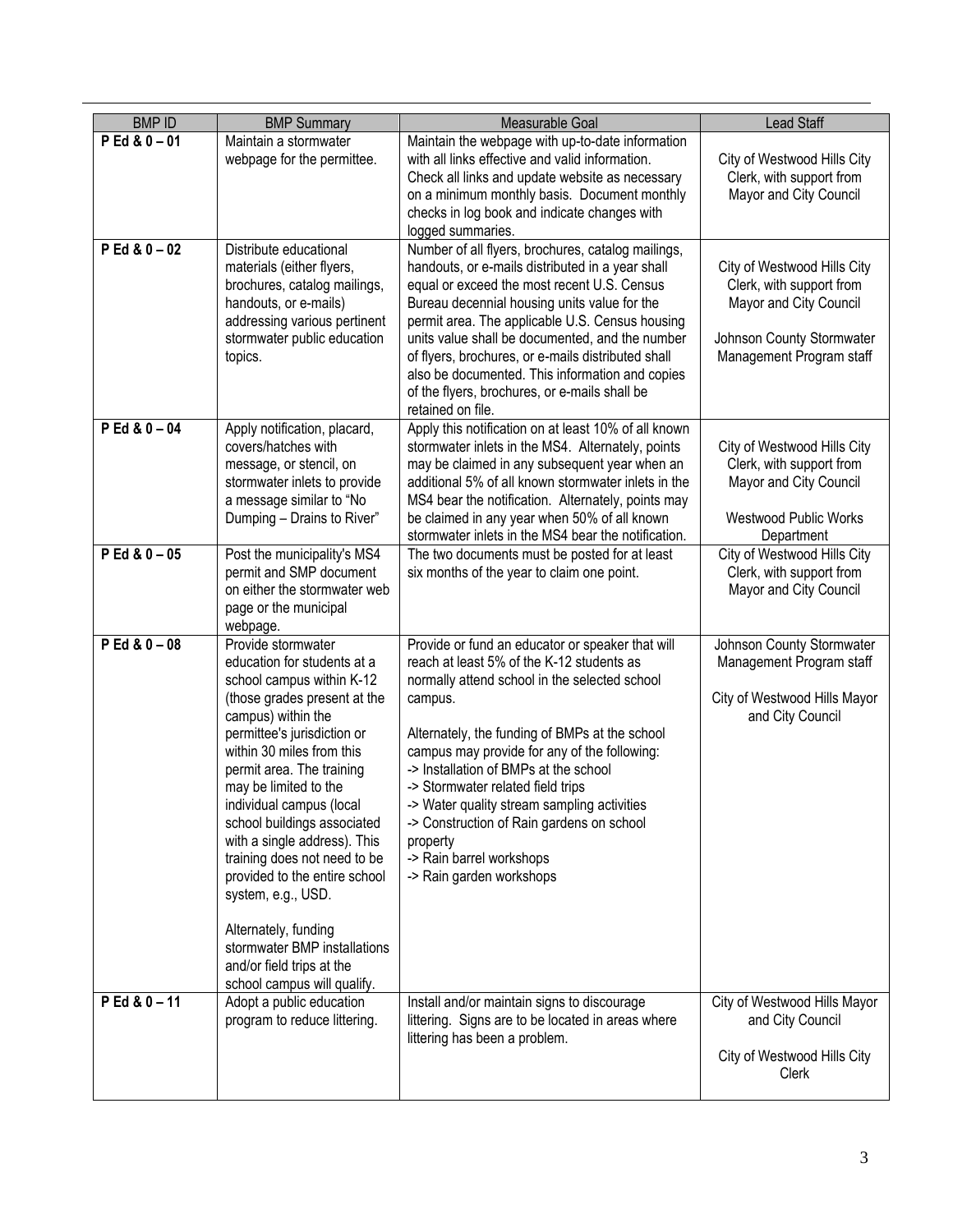| <b>BMPID</b>    | <b>BMP Summary</b>                                                                                                                                                                                                                                                                                                                                                                                                                                                                                                                                                              | Measurable Goal                                                                                                                                                                                                                                                 | <b>Lead Staff</b>                                                                                                                         |
|-----------------|---------------------------------------------------------------------------------------------------------------------------------------------------------------------------------------------------------------------------------------------------------------------------------------------------------------------------------------------------------------------------------------------------------------------------------------------------------------------------------------------------------------------------------------------------------------------------------|-----------------------------------------------------------------------------------------------------------------------------------------------------------------------------------------------------------------------------------------------------------------|-------------------------------------------------------------------------------------------------------------------------------------------|
| $P Ed & 0 - 12$ | Create a stormwater<br>information brochure to<br>provide to the public at<br>public meetings and/or<br>hearings.                                                                                                                                                                                                                                                                                                                                                                                                                                                               | Have multiple copies of the brochure available<br>during at least 10 meetings or hearings open to<br>the public during the year. Provide the brochures<br>to the public at no charge.                                                                           | City of Westwood Hills Mayor<br>and City Council<br>City of Westwood Hills City<br><b>Clerk</b><br>With assistance from JCSMP<br>and MARC |
| $P Ed & 0 - 15$ | Develop or participate in an<br>ongoing social media<br>program on pertinent<br>stormwater public education<br>topics.                                                                                                                                                                                                                                                                                                                                                                                                                                                          | Publish or share social media content on the<br>permittee's social media accounts at least six<br>times per year. Record post topic, the number of<br>impressions and engagement for each post.<br>Include link to permittee's stormwater education<br>website. | City of Westwood Hills Mayor<br>and City Council<br>City of Westwood Hills City<br>Clerk                                                  |
| $P Ed & 0 - 16$ | Operate an information<br>booth at a public event or<br>hold a public event which is<br>intended to improve public<br>understanding of issues<br>related to water quality. The<br>event may be associated<br>with any environmental<br>related issue including but<br>not limited to an<br>environmental expo, earth<br>day, world wetlands day,<br>international day of action for<br>rivers, world fish migration<br>day, world biodiversity day,<br>world oceans day, world<br>cleanup day, world water<br>monitoring day, world rivers<br>day, and America recycles<br>day. | At least an estimated 800 or more individuals<br>must attend the event.                                                                                                                                                                                         | Johnson County Stormwater<br>Management Program Staff                                                                                     |

# **2.2 MINIMUM CONTROL MEASURE 2 (MCM 2) - PUBLIC INVOLVEMENT AND PARTICIPATION**

#### **Description**

MCM 2 consists of continuing to implement a public involvement and participation program to solicit public comments and recommendations regarding BMPs and measurable goals utilized by the permittee to comply with the Permit and to reduce the contamination of stormwater. This program must also comply with state and local public notice requirements.

#### **Benefit**

The goal of the stormwater management plan is to improve water quality in local lakes and rivers, which provides benefits to the entire community. As such, the community deserves to have an opportunity to voice opinions on the content of the plan. Further, input into decisions builds support for and ownership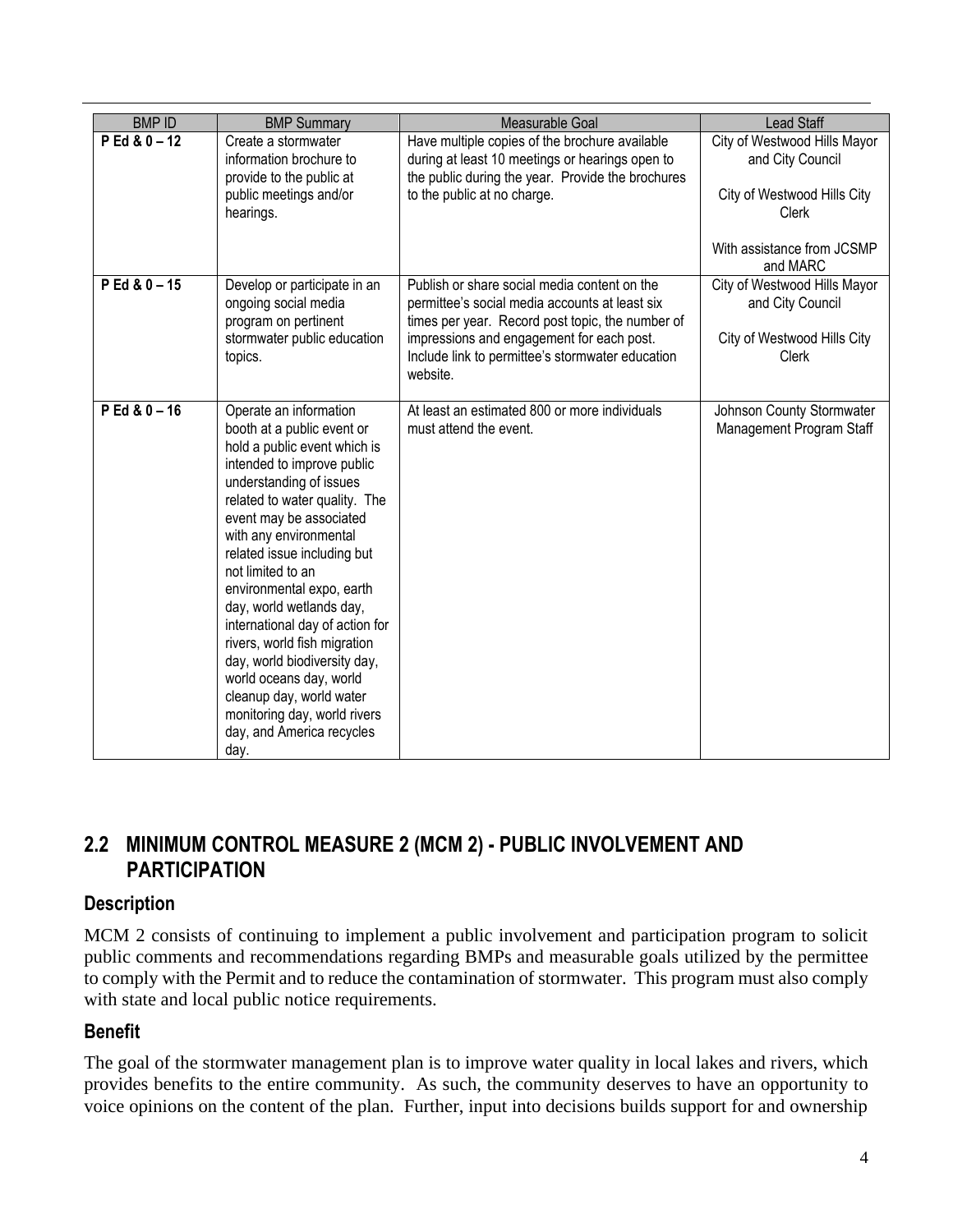of outcomes. MCM 2 also provides opportunity to the community to participate in activities, such as park or stream bank clean-up events, that help to remove pollutants from the MS4.

#### **Compliance**

Compliance with the public involvement and participation minimum control measure requires implementation of BMPs in Part I., Section C.2 of the Permit for a minimum of 3 points total on an annual basis for each of calendar year 2021 and calendar year 2022. The minimum point total requirement increases to 6 points for each calendar year beginning in 2023.

A table containing the BMP summary, the measurable goal, the implementation schedule, and points per activity is included in Appendix B: Table 2.

A short description of each planned BMP is included in the table below.

| <b>BMPID</b> | <b>BMP Summary</b>                                                                                                                                                                                                     | <b>Measurable Goal</b>                                                                                                                                                                                                                                                                                                   | <b>Lead Staff</b>                                                                                        |
|--------------|------------------------------------------------------------------------------------------------------------------------------------------------------------------------------------------------------------------------|--------------------------------------------------------------------------------------------------------------------------------------------------------------------------------------------------------------------------------------------------------------------------------------------------------------------------|----------------------------------------------------------------------------------------------------------|
| $P I/P - 02$ | Establish a citizens advisory<br>committee.                                                                                                                                                                            | Host the citizens advisory committee meetings<br>twice yearly and receive comments and guidance<br>from the committee regarding the SMP. Retain<br>on file copies of the attendance list and minutes of<br>the meetings.                                                                                                 | City of Westwood Hills Mayor<br>and City Council<br>City of Westwood Hills City<br><b>Clerk</b>          |
| $P I/P - 03$ | Hold park or stream bank<br>clean-up events for public<br>volunteers to aid municipal<br>staff in removing trash,<br>debris, or pollutant sources<br>from the selected clean-up<br>area.                               | Clean an area which must be equal to or greater<br>than one acre or alternately at least 200 yards of<br>streambank.<br>Alternately, for municipalities with less than 500<br>population clean an area which must be equal to<br>or greater than a quarter of an acre or alternately<br>at least 100 feet of streambank. | City of Westwood Hills Mayor<br>and City Council<br>City of Westwood Hills City<br>Clerk                 |
| $P I/P - 04$ | Train either citizen watch<br>groups, homeowner<br>associations (HOAs), or<br>public service groups to<br>recognize illicit discharge<br>activities and communicate<br>observations to appropriate<br>municipal staff. | Provide training or distribute training materials to<br>the group participants at least once annually.                                                                                                                                                                                                                   | City of Westwood Hills Mayor<br>and City Council<br><b>JCSMP</b>                                         |
| $P I/P - 05$ | Provide at least two events<br>for residents to engage in<br>cleanup activities and<br>improve water quality in the<br>municipality.                                                                                   | Provide at least two events in streams,<br>streamside parks, areas adjacent to public<br>waterways, and/or other green<br>infrastructure/water resources. These events can<br>be any of the following: Environmental restoration<br>events, stream cleanups, tree plantings, or stream<br>monitoring.                    | City of Westwood Hills Mayor<br>and City Council<br>City of Westwood Hills City<br><b>Clerk</b>          |
| $P I/P - 06$ | Establish a program to<br>encourage residents to<br>install stormwater treatment<br>best management practices<br>on their property.                                                                                    | Encouragement can include funding, grants, and<br>other financial incentives, trainings and or<br>giveaways. Stormwater treatment BMPs can<br>include rain barrels, rain gardens, native<br>plantings, native trees, cisterns and vegetated<br>swales. Record participation numbers annually.                            | City of Westwood Hills Mayor<br>and City Council<br>City of Westwood Hills City<br>Clerk<br><b>JCSMP</b> |

**Table 2. Planned BMPs to meet MCM 2 requirements:**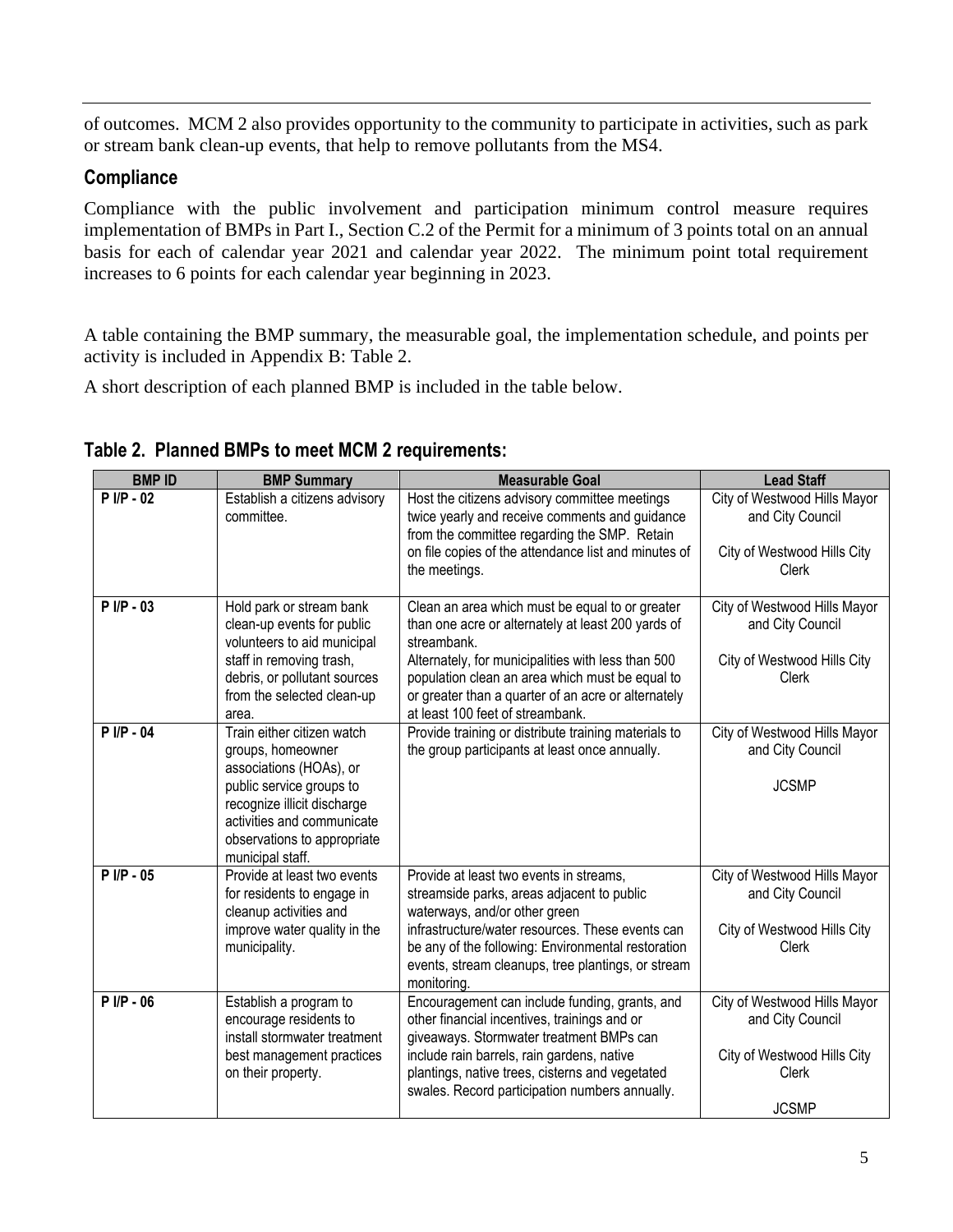| <b>BMPID</b> | <b>BMP Summary</b>                                                                                                                                                                                                                                                                                                                                                                                                                                                                                      | <b>Measurable Goal</b>                                                                                                                                                                                                                                                                                                                                                                                                                                                                                                                           | <b>Lead Staff</b>                                                                        |
|--------------|---------------------------------------------------------------------------------------------------------------------------------------------------------------------------------------------------------------------------------------------------------------------------------------------------------------------------------------------------------------------------------------------------------------------------------------------------------------------------------------------------------|--------------------------------------------------------------------------------------------------------------------------------------------------------------------------------------------------------------------------------------------------------------------------------------------------------------------------------------------------------------------------------------------------------------------------------------------------------------------------------------------------------------------------------------------------|------------------------------------------------------------------------------------------|
| $P I/P - 07$ | Enact either an ordinance, a<br>resolution, or other<br>enforceable requirement that<br>requires pet owners or their                                                                                                                                                                                                                                                                                                                                                                                    | The ordinance or resolution or other enforceable<br>measure shall be enacted, and signs posted,<br>informing the public of their obligation at the park.<br>The installation of a pet waste bag dispenser in                                                                                                                                                                                                                                                                                                                                     | City of Westwood Hills Mayor<br>and City Council<br>City of Westwood Hills City          |
|              | keepers to immediately and<br>properly dispose of their<br>pet's solid waste deposited<br>at parks or rest areas owned<br>by the permittee.                                                                                                                                                                                                                                                                                                                                                             | the public area qualifies as adequate signage.                                                                                                                                                                                                                                                                                                                                                                                                                                                                                                   | Clerk                                                                                    |
| P I/P - 09   | Distribute stormwater<br>educational materials to the<br>public within this permit area.<br>Alternately, the permittee<br>may provide stormwater<br>educational materials, e.g.,<br>brochures, flyers, or<br>pamphlets. These materials<br>may address various<br>stormwater topics. For this<br>alternative, these materials<br>may be provided to other<br>nearby municipalities for<br>distribution to the public. The<br>nearby municipalities must<br>be within 30 miles from this<br>permit area. | The educational materials, for each topic, which<br>are distributed or supplied must have a value of at<br>least \$50. Topics may be anything related to<br>stormwater including but not limited to clean-up<br>guidance following flooding, discouraging littering,<br>explaining and discouraging illicit discharges to<br>the storm sewers, guidance on constructed BMPs<br>for homeowners (rain gardens, rain barrels, etc.)<br>guidance on area household hazardous waste<br>receiving centers, and guidance on area recycling<br>programs. | City of Westwood Hills Mayor<br>and City Council<br>City of Westwood Hills City<br>Clerk |

# **2.3 MINIMUM CONTROL MEASURE 3 (MCM 3) - ILLICIT DISCHARGE DETECTION AND ELIMINATION**

#### **Description**

This minimum control consists of developing, implementing, and enforcing a program to detect and eliminate illicit wastewater discharges or other non-stormwater discharges into the storm sewer system. KDHE requires this program to include, at a minimum:

- Developing a storm sewer system map of the permitted MS4 showing the location of all outfalls, either pipes or open channel drainage, and showing the names and locations of all streams or lakes that receive discharges from those outfalls.
- Enacting and enforcing an ordinance or resolutions to prohibit non-stormwater discharges into the storm sewer system. Westwood Hills passed pollution prevention regulations, by adopting Ordinance No. 257 on July 11, 2016, to regulate unlawful discharges into streams and the storm drain system.
- Informing public employees, businesses, and the general public of hazards associated with illegal discharges and improper disposal of waste.
- Developing and implementing a plan to detect and address prohibited non-stormwater discharges.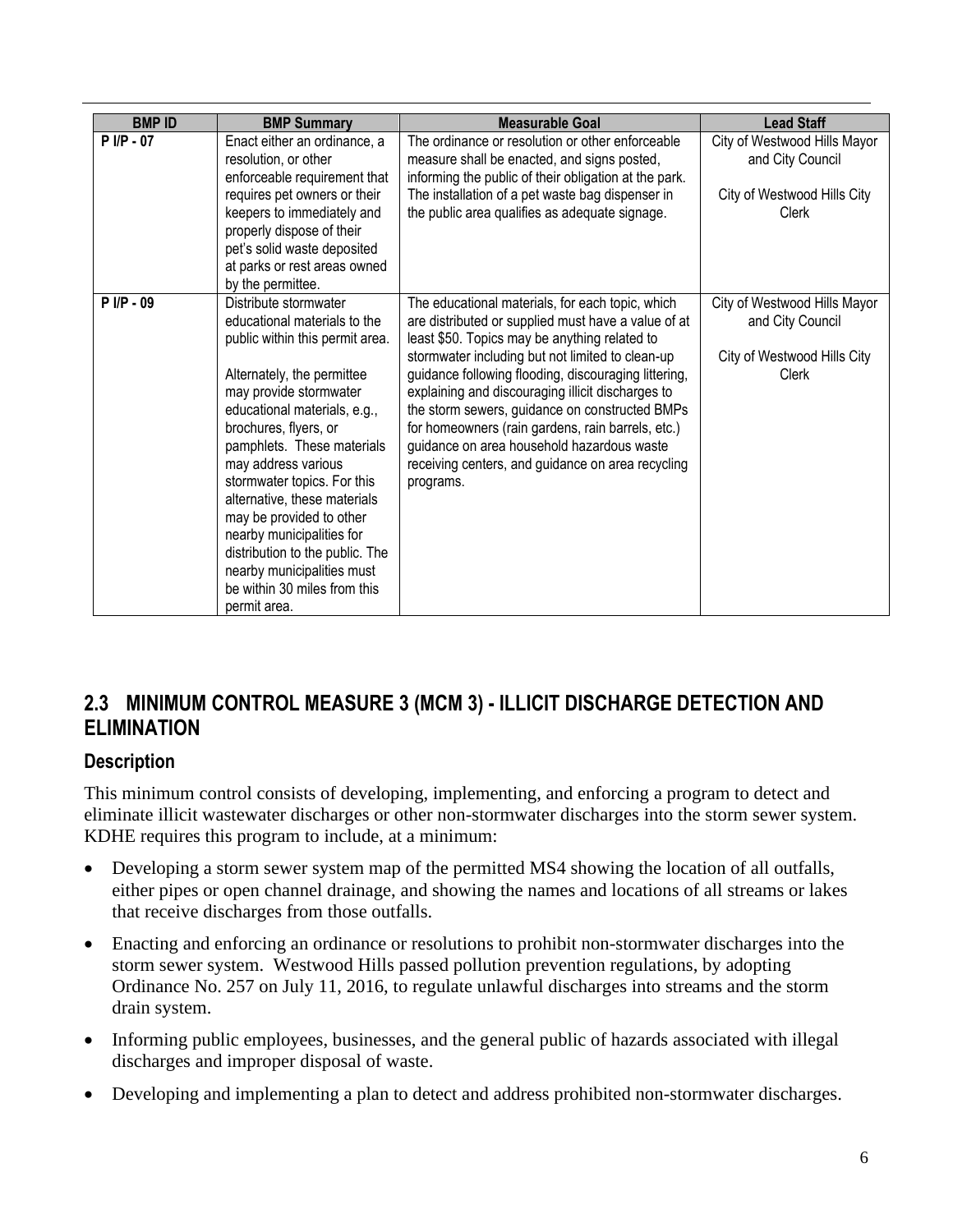#### **Benefit**

Direct discharges of waste streams can present significant localized impacts to both public health and the environment. Developing legal, technical, and educational means to eliminate illicit discharges provides direct benefits to water quality, the environment, and public health.

#### **Compliance**

Compliance with the illicit discharge detection and elimination minimum control measure requires implementation of BMPs in Part I., Section C.3 of the Permit for a minimum of 5 points total on an annual basis for each of calendar year 2021 and calendar year 2022. The minimum point total requirement increases to 7 points for each calendar year beginning in 2023.

A table containing the BMP summary, the measurable goal, the implementation schedule, and points per activity is included in Appendix B: Table 3.

A short description of each planned BMP is included in the table below.

#### **Table 3. Planned BMPs to meet MCM 3 requirements:**

| <b>BMPID</b>        | <b>BMP Summary</b>                                                                                                                                                                                                                                                                                                                                                                                                                                                                                                                            | <b>Measurable Goal</b>                                                                                                                                                                                                                                                                                                                                                                                                                                                                             | <b>Lead Staff</b>                                                                                                                            |
|---------------------|-----------------------------------------------------------------------------------------------------------------------------------------------------------------------------------------------------------------------------------------------------------------------------------------------------------------------------------------------------------------------------------------------------------------------------------------------------------------------------------------------------------------------------------------------|----------------------------------------------------------------------------------------------------------------------------------------------------------------------------------------------------------------------------------------------------------------------------------------------------------------------------------------------------------------------------------------------------------------------------------------------------------------------------------------------------|----------------------------------------------------------------------------------------------------------------------------------------------|
| <b>IDD&amp;E-03</b> | Develop a spill response<br>plan and, if appropriate,<br>coordinate emergency<br>response with other<br>agencies or organizations.                                                                                                                                                                                                                                                                                                                                                                                                            | The plan shall include, at a minimum, explanation<br>of appropriate spill response activities for spills<br>associated with vehicle accidents, at grade or<br>above ground storage tanks, and vehicle fluids<br>from mechanical equipment such as construction<br>equipment, cars, or trucks. The written plan shall<br>be maintained on file.                                                                                                                                                     | City of Westwood Hills Mayor<br>and City Council<br>Consolidated<br>Fire District No. 2<br>Westwood Chief of Police and<br>Police Department |
| ID D & $E - 05$     | Distribute a letter (or flier)<br>and/or e-mail along with a<br>press release from a<br>municipal official with the<br>intent of reaching every<br>resident and business in the<br>MS4 permit area. The<br>distributed documents shall<br>provide information on how<br>to avoid illicit discharges to<br>the MS4, i.e., proper<br>disposal methods for<br>common substances or<br>materials often discharged<br>illicitly. Provide a link to the<br>municipal website where<br>applicable ordinances and<br>disposal guidance are<br>posted. | The letter (or flier) and/or e-mail along with the<br>press release shall highlight the requirements for<br>proper disposal of wastes and disposal methods.<br>Copies of these documents shall be retained on<br>file along with the distribution/mailing lists to<br>document distribution to the target area (minimum<br>MS4 permit area) to avoid illicit discharges to the<br>MS4. Provide a link to the municipal website<br>where applicable ordinances and disposal<br>guidance are posted. | City of Westwood Hills Mayor<br>and City Council<br>City of Westwood Hills City<br>Clerk                                                     |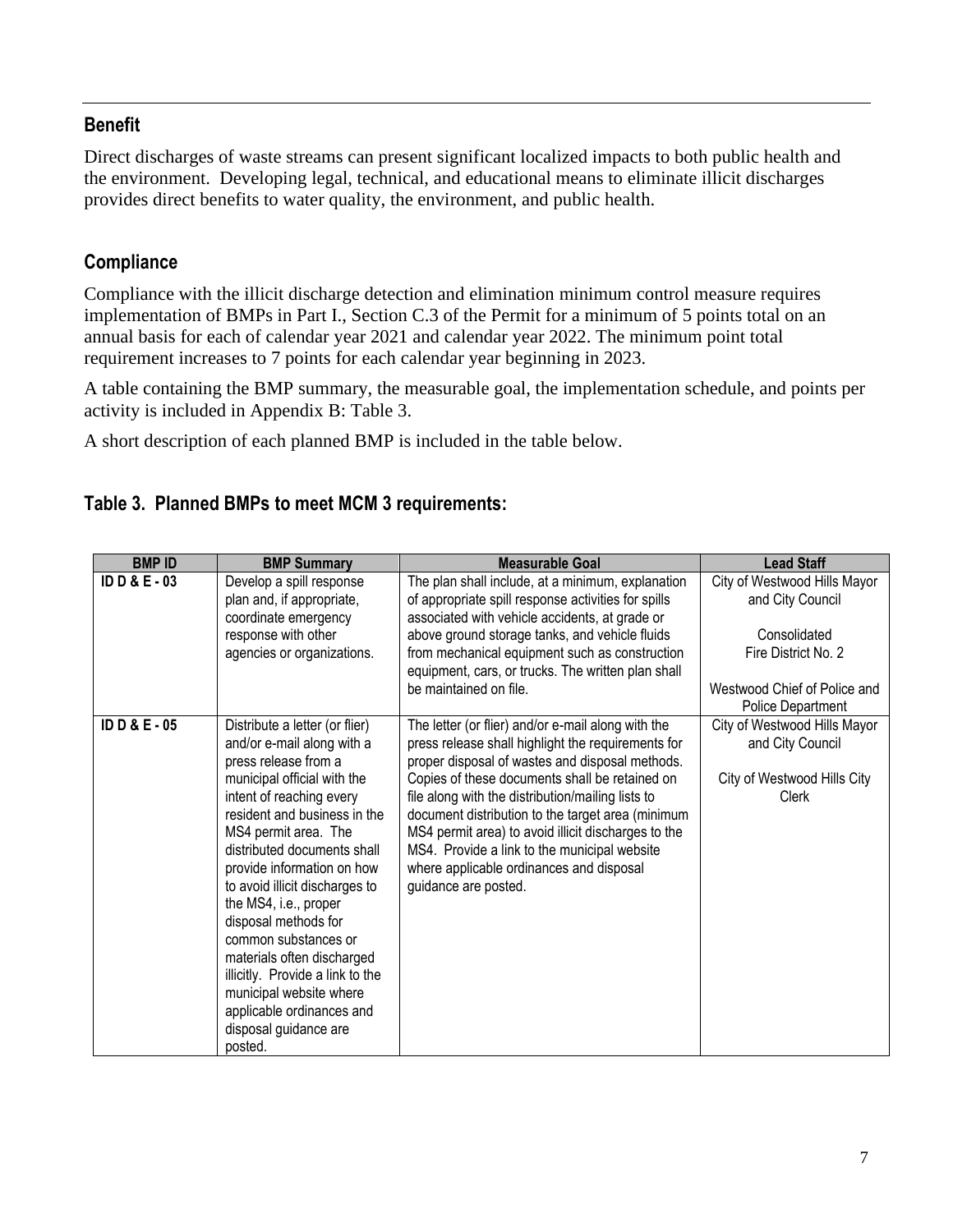| <b>BMPID</b>             | <b>BMP Summary</b>                                                                                                                                                                                                                                                                                                                                                                                                                                                                                                   | <b>Measurable Goal</b>                                                                                                                                                                                                                                                                                                                                                                                                                                                                                                                                                                                                                                                                             | <b>Lead Staff</b>                                                                                                          |
|--------------------------|----------------------------------------------------------------------------------------------------------------------------------------------------------------------------------------------------------------------------------------------------------------------------------------------------------------------------------------------------------------------------------------------------------------------------------------------------------------------------------------------------------------------|----------------------------------------------------------------------------------------------------------------------------------------------------------------------------------------------------------------------------------------------------------------------------------------------------------------------------------------------------------------------------------------------------------------------------------------------------------------------------------------------------------------------------------------------------------------------------------------------------------------------------------------------------------------------------------------------------|----------------------------------------------------------------------------------------------------------------------------|
| <b>ID D &amp; E - 06</b> | Inspect, by televising<br>pipelines or direct<br>visualization of open channel<br>drainage, 2% of the MS4<br>system within the permit<br>area all conducted within a<br>12-month period to aid in<br>identifying illicit discharges<br>as well as evaluate the<br>condition of the storm sewer<br>lines/drainage channels-<br>ditches. If in a 12-month<br>period 10% of the MS4<br>system is inspected, a higher<br>point value may be claimed.                                                                     | Generate a summary report of the inspection<br>including the number of linear feet televised,<br>number of linear feet visually inspected, condition<br>comments, illicit discharges identified and the<br>results of efforts to eliminate illicit discharges,<br>e.g., discharge line disconnected and redirected<br>to the sanitary sewer or discharge practice<br>terminated.                                                                                                                                                                                                                                                                                                                   | City of Westwood Hills Mayor<br>and City Council                                                                           |
| <b>IDD&amp;E-07</b>      | Implement a Household<br><b>Hazardous Waste Collection</b><br>Program (HHWCP) or<br>document others have<br>implemented such a<br>program to provide such<br>service to all property<br>owners or residents located<br>within the permit area.                                                                                                                                                                                                                                                                       | Document the residents and property owners<br>within the MS4 permit area were able to dispose<br>of such wastes at the HHWCP during a calendar<br>year. Retain this documentation on file.                                                                                                                                                                                                                                                                                                                                                                                                                                                                                                         | City of Westwood Hills Mayor<br>and City Council<br>Johnson County Department<br>of Health and Environment<br><b>JCSMP</b> |
| ID D & $E-09$            | Provide a contribution to area<br>recycle programs or programs<br>(such as household waste<br>disposal facilities, e-cycle<br>facilities, paper shred facilities,<br>pharmaceutical disposal<br>facilities, etc.) designed to<br>properly dispose of types of<br>waste or materials which have<br>previously been discarded to<br>or adjacent to either the MS4,<br>streams, or lakes within or<br>adjacent to the permittee's<br>permit area. The area<br>program must be within 30<br>miles from this permit area. | The contributions may be made to programs<br>which take tires, automotive fluids, batteries, or<br>other wastes for which there is any documentation<br>such wastes have been discarded as addressed<br>under the BMP summary. The contributions must<br>total a minimum of \$500 in the year (\$100 in the<br>year for alternative lower population<br>municipalities) which points are claimed. The<br>contributions can be monetary or can be in the<br>form of goods and/or services with an agreed<br>specified value. Contributions may be made to<br>area household hazardous waste programs,<br>private recycle/reuse facilities or civic/volunteer<br>organizations assisting in recycle. | City of Westwood Hills Mayor<br>and City Council                                                                           |
| <b>IDD&amp;E-10</b>      | Inspect, 5% of the MS4<br>system Stormwater inlets<br>and/or outfalls within the<br>permit area all conducted<br>within a 12-month period to<br>aid in identifying illicit<br>discharges. If in a 12-month<br>period 15% of the MS4<br>system inlets and/or outfalls<br>are inspected a higher point<br>value may be claimed in the<br>year the required percentage<br>of inspections are<br>completed.                                                                                                              | Generate a summary report of the inspection<br>including the number of inlets and/or outfalls<br>visually inspected, condition comments, illicit<br>discharges identified and the results of efforts to<br>eliminate illicit discharges, e.g., discharge line<br>disconnected and redirected to the sanitary sewer<br>or discharge practice terminated.                                                                                                                                                                                                                                                                                                                                            | City of Westwood Hills Mayor<br>and City Council                                                                           |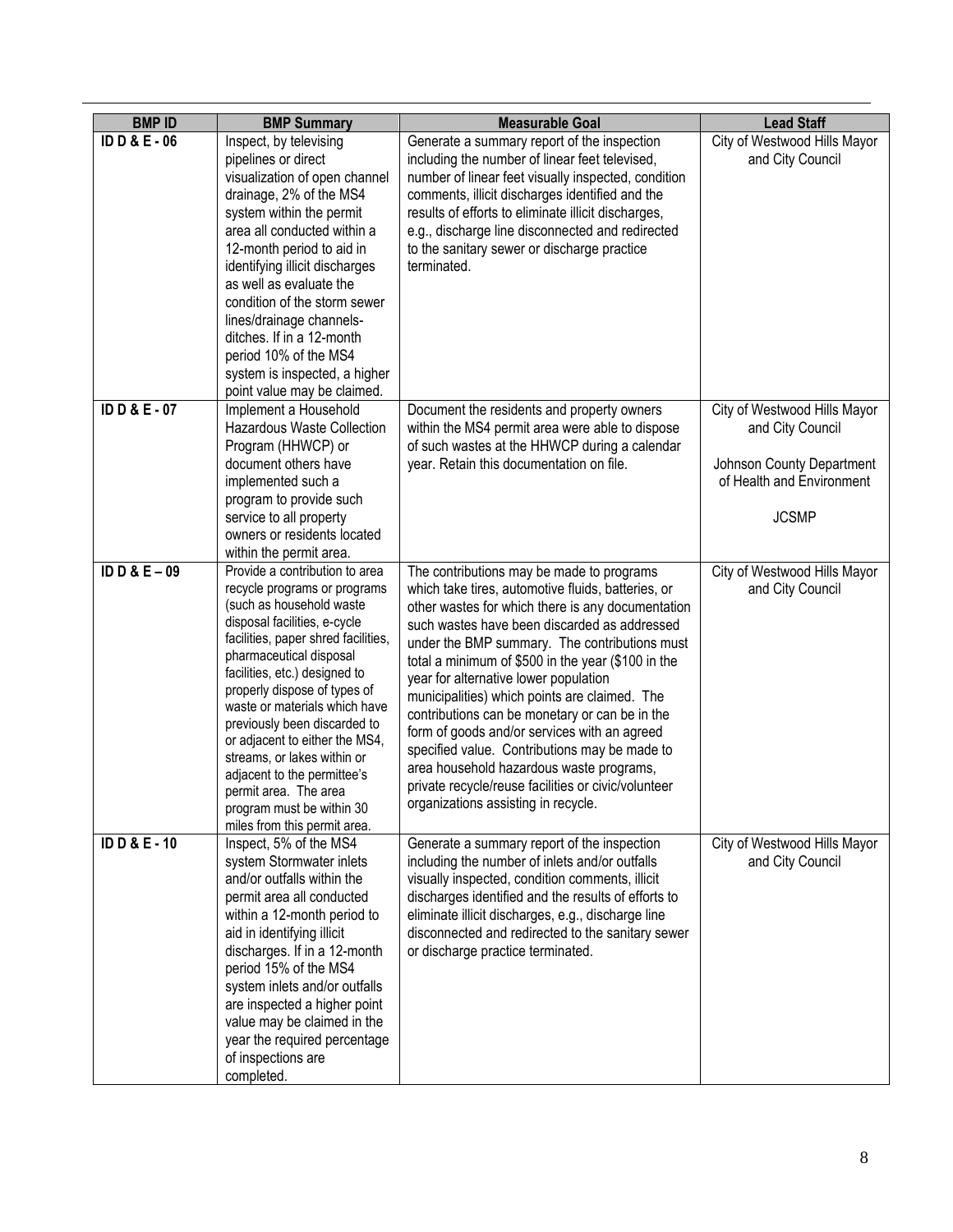# **2.4 MINIMUM CONTROL MEASURE 4 (MCM 4) - CONSTRUCTION SITE STORMWATER RUNOFF CONTROL**

#### **Description**

This minimum control includes continuing to maintain a program to reduce pollutants in any stormwater runoff to the MS4 from construction activities that result in a land disturbance of greater than or equal to one acre. Reduction of pollutant discharge associated with stormwater from construction activity disturbing less than one acre must be included in the program if that construction activity is part of a larger common plan of development or sale that would disturb one acre or more. KDHE requires this program to include:

- Where permittees have the authority to do so, ordinances or resolutions shall be enacted, maintained, and enforced to require erosion and sediment controls, as well as sanctions to ensure compliance. Westwood Hills passed erosion and sediment control regulations, by adopting Ordinance No. 268 on December 11, 2017, to regulate runoff pollution from active construction sites disturbing more than one acre.
- Requirements for construction site owners or operators to implement erosion and sediment control BMPs.
- Requirements for construction site owners or operators to control waste such as discarded building materials, concrete truck washout, chemicals, litter, and sanitary waste at construction sites that are likely to cause adverse impacts to water quality.
- Procedures for site plan review which incorporate consideration of potential water quality impacts.
- Procedures for receipt and consideration of information submitted by the public.
- Procedures for site inspection and enforcement of control measures.

#### **Benefit**

If left uncontrolled, land disturbance activities can generate significant loads of sediment which can impact both adjoining properties and downstream water bodies. Fortunately, effective controls are easy and cost-effective to implement.

#### **Compliance**

Compliance with the construction site stormwater runoff control minimum control measure requires implementation of BMPs in Part I., Section C.4 of the Permit for a minimum of 4 points total on an annual basis for each of calendar year 2021 and calendar year 2022. The minimum point total requirement increases to 6 points for each calendar year beginning in 2023.

A table containing the BMP summary, the measurable goal, the implementation schedule, and points per activity is included in Appendix B: Table 4.

A short description of each planned BMP is included in the table below.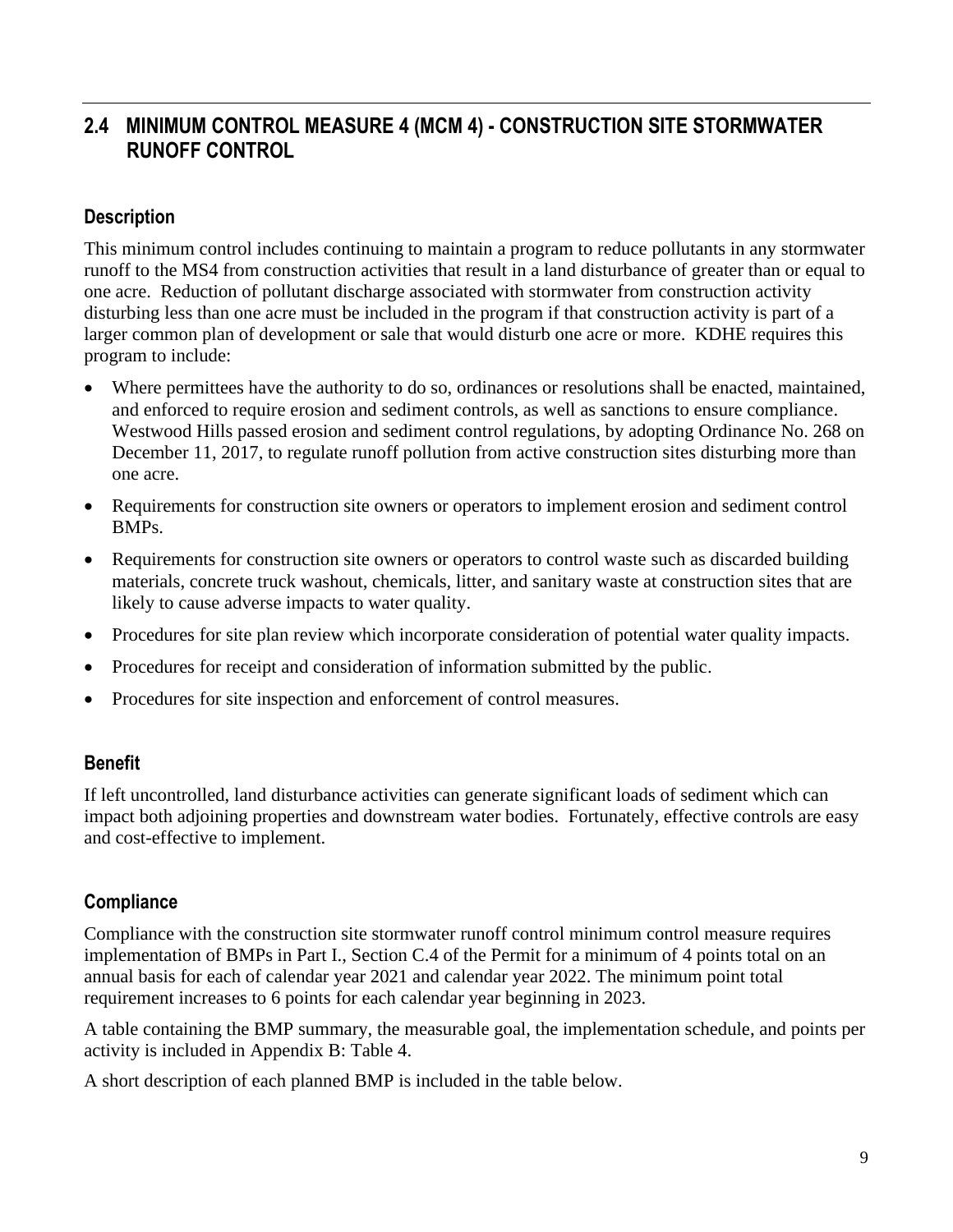| <b>BMPID</b>        | <b>BMP Summary</b>                                                                                                                                                                                                                                                                                                                                                                                              | <b>Measurable Goal</b>                                                                                                                                                                                                                                                                                                                                                                                                                                                                   | <b>Lead Staff</b>                                                                                                      |
|---------------------|-----------------------------------------------------------------------------------------------------------------------------------------------------------------------------------------------------------------------------------------------------------------------------------------------------------------------------------------------------------------------------------------------------------------|------------------------------------------------------------------------------------------------------------------------------------------------------------------------------------------------------------------------------------------------------------------------------------------------------------------------------------------------------------------------------------------------------------------------------------------------------------------------------------------|------------------------------------------------------------------------------------------------------------------------|
| <b>CS SR C - 01</b> | Implement a requirement for<br>a Soil Erosion and Sediment<br>Control (SESC) Plan for any<br>land disturbance sites which<br>are either equal to or greater<br>than 1 acre or for which<br>there is construction activity<br>disturbing less than one acre<br>which is part of a larger<br>common plan of<br>development or sale that in<br>total disturbs one acre or<br>more.                                 | Enact a regulatory ordinance, or other<br>enforceable measure that requires an SESC Plan<br>for all developments disturbing sites which are<br>either equal to or greater than 1 acre or for which<br>there is construction activity disturbing less than<br>one acre which is part of a larger common plan of<br>development or sale that in total disturbs one acre<br>or more.                                                                                                        | City of Westwood Hills Mayor<br>and City Council                                                                       |
| <b>CS SR C - 02</b> | Develop and adopt a design<br>manual for erosion and<br>sediment control BMPs<br>which are required to be<br>used on sites which will be<br>disturbed and are either<br>equal to or greater than 1<br>acre or for which there is<br>construction activity<br>disturbing less than one acre<br>which is part of a larger<br>common plan of<br>development or sale that in<br>total disturbs one acre or<br>more. | Require implementation of BMPs in compliance<br>with the design manual on all sites which meet the<br>disturbed area standard as specified in the BMP<br>Summary.                                                                                                                                                                                                                                                                                                                        | City of Westwood Hills Mayor<br>and City Council<br>City of Westwood Hills<br><b>Building Official</b><br><b>JSCMP</b> |
| <b>CS SR C - 03</b> | Provide access to at least<br>one training class for<br>contractors, developers or<br>others involved with land<br>disturbance projects which<br>provides training on<br>requirements for a<br><b>Stormwater Pollution</b><br>Prevention Plan (SWP2<br>Plan) and implementation of<br>appropriate BMPs.                                                                                                         | This training class must address all local<br>requirements for a SWP2 Plan, requirements for<br>implementation of BMPs, and the requirements<br>for permits.                                                                                                                                                                                                                                                                                                                             | <b>JSCMP</b>                                                                                                           |
| <b>CS SR C - 04</b> | Develop a site plan review<br>process which considers<br>potential water quality<br>impacts which may occur<br>during construction as well<br>as post construction impacts.                                                                                                                                                                                                                                     | Review process must have written guidance for<br>the reviewer. Issuance of a building permit or<br>approval to start construction may not be provided<br>until the site plan has successfully passed the<br>review process either based on the initial site plan<br>submittal or site plan modified to comply with<br>requirements identified during the review process.<br>Measures must be included to enforce the<br>installation of water quality BMPs included in the<br>site plan. | City of Westwood Hills Mayor<br>and City Council<br>City of Westwood Hills<br><b>Building Official</b>                 |
| <b>CS SR C - 05</b> | Establish effective<br>requirements for<br>construction sites to control<br>wastes. Develop through                                                                                                                                                                                                                                                                                                             | Enact ordinance or other effective means to<br>achieve control of wastes at construction sites.                                                                                                                                                                                                                                                                                                                                                                                          | City of Westwood Hills Mayor<br>and City Council                                                                       |

# **Table 4. Planned BMPs to meet MCM 4 requirements:**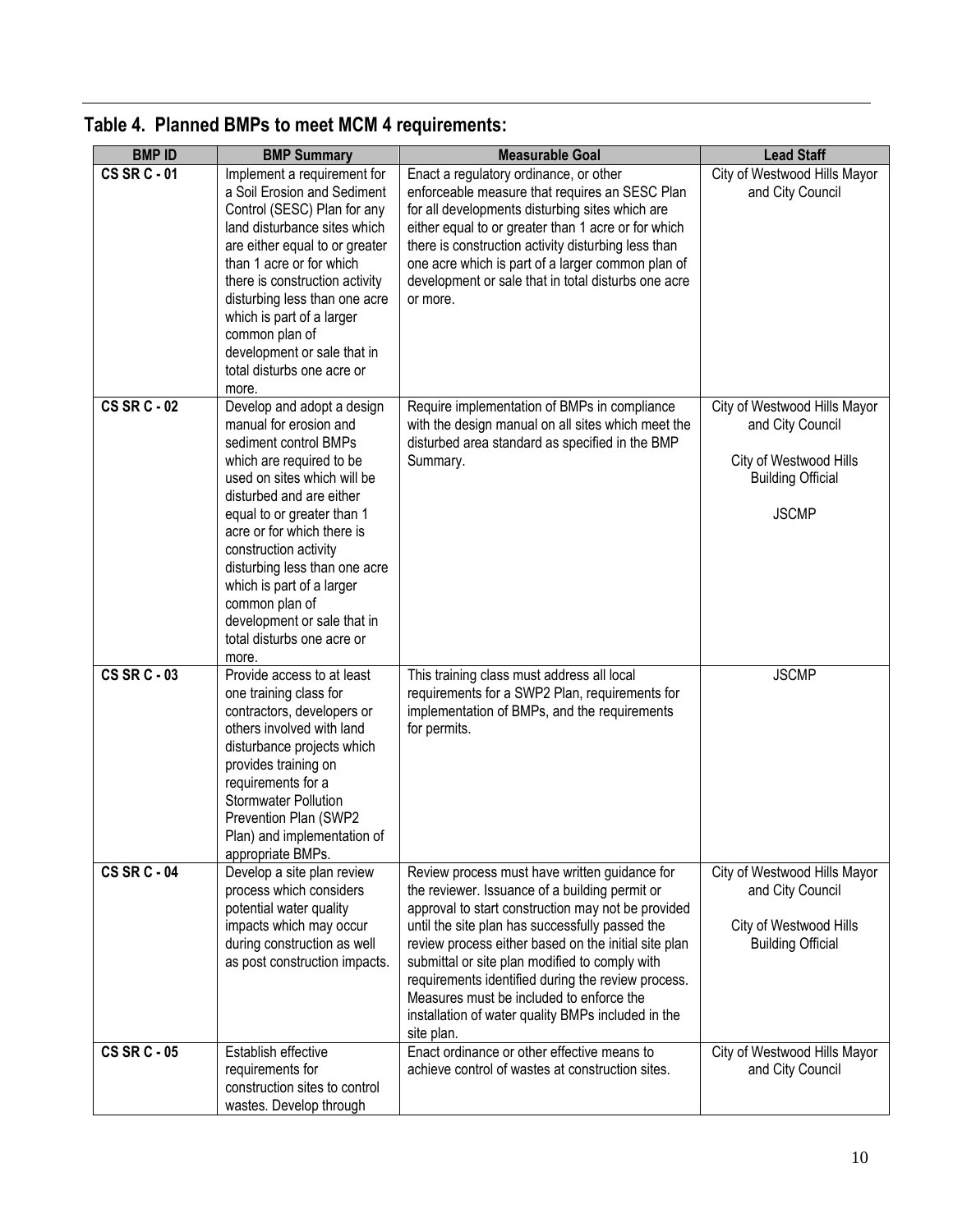| <b>BMPID</b>        | <b>BMP Summary</b>                                                                                                                                                                                                                                                                                                                                                                             | <b>Measurable Goal</b>                                                                                                                                                                                                                                                                                                                                                                                                                                                                                                                                                                                                                                                   | <b>Lead Staff</b>                                                      |
|---------------------|------------------------------------------------------------------------------------------------------------------------------------------------------------------------------------------------------------------------------------------------------------------------------------------------------------------------------------------------------------------------------------------------|--------------------------------------------------------------------------------------------------------------------------------------------------------------------------------------------------------------------------------------------------------------------------------------------------------------------------------------------------------------------------------------------------------------------------------------------------------------------------------------------------------------------------------------------------------------------------------------------------------------------------------------------------------------------------|------------------------------------------------------------------------|
| <b>CS SR C - 06</b> | ordinance or other<br>enforceable means<br>requirements for<br>construction site operators or<br>owners to control wastes. At<br>a minimum, control shall be<br>imposed to prevent entry into<br>the MS4 for the following<br>wastes:<br>-> discarded building<br>materials<br>-> concrete truck washout<br>-> chemicals<br>-> litter, and<br>-> sanitary waste.<br>Develop written procedures | The procedures document must address the                                                                                                                                                                                                                                                                                                                                                                                                                                                                                                                                                                                                                                 | City of Westwood Hills Mayor                                           |
|                     | for inspection of construction<br>sites. Develop a Stormwater<br>Construction Site Inspection<br>Guide for use by municipal<br>inspectors.                                                                                                                                                                                                                                                     | administrative aspects associated with required<br>inspections of construction sites, including the<br>issuance of inspection reports, notices of<br>violations, and enforcement actions. The<br>Inspection Guide must provide inspectors<br>guidance on how to conduct a construction site<br>stormwater inspection; outline the required<br>procedures; provide guidance on acceptable<br>conditions of various BMPs employed on such<br>sites, enforcement actions and/or reference of<br>cases for enforcement by other municipal staff;<br>and provide inspection checklists for use by the<br>inspector and guidance on creating a photo log of<br>the inspection. | and City Council<br>City of Westwood Hills<br><b>Building Official</b> |

# **2.5 MINIMUM CONTROL MEASURE 5 (MCM 5) - POST-CONSTRUCTION STORMWATER MANAGEMENT IN NEW DEVELOPMENT AND REDEVELOPMENT**

#### **Description**

This minimum control requires the continued maintenance of a program to address post-construction stormwater runoff from new development and redevelopment projects that disturb greater than or equal to one acre, including projects less than one acre that are part of a larger common plan of development or sale, that discharge into the MS4. KDHE requires the program to include:

- BMPs to prevent or minimize adverse water quality impacts.
- Strategies which include a combination of structural and/or non-structural BMPs appropriate for the municipality.
- Maintain and enforce an ordinance or resolution to address post-construction runoff from new development and redevelopment projects to the extent allowed under State and local law.
- Means to ensure adequate long-term operation and maintenance of BMPs.

KDHE has recognized that the potential of significant new development and redevelopment projects within the City is low as the City of Westwood Hills has been listed in the National Register of Historic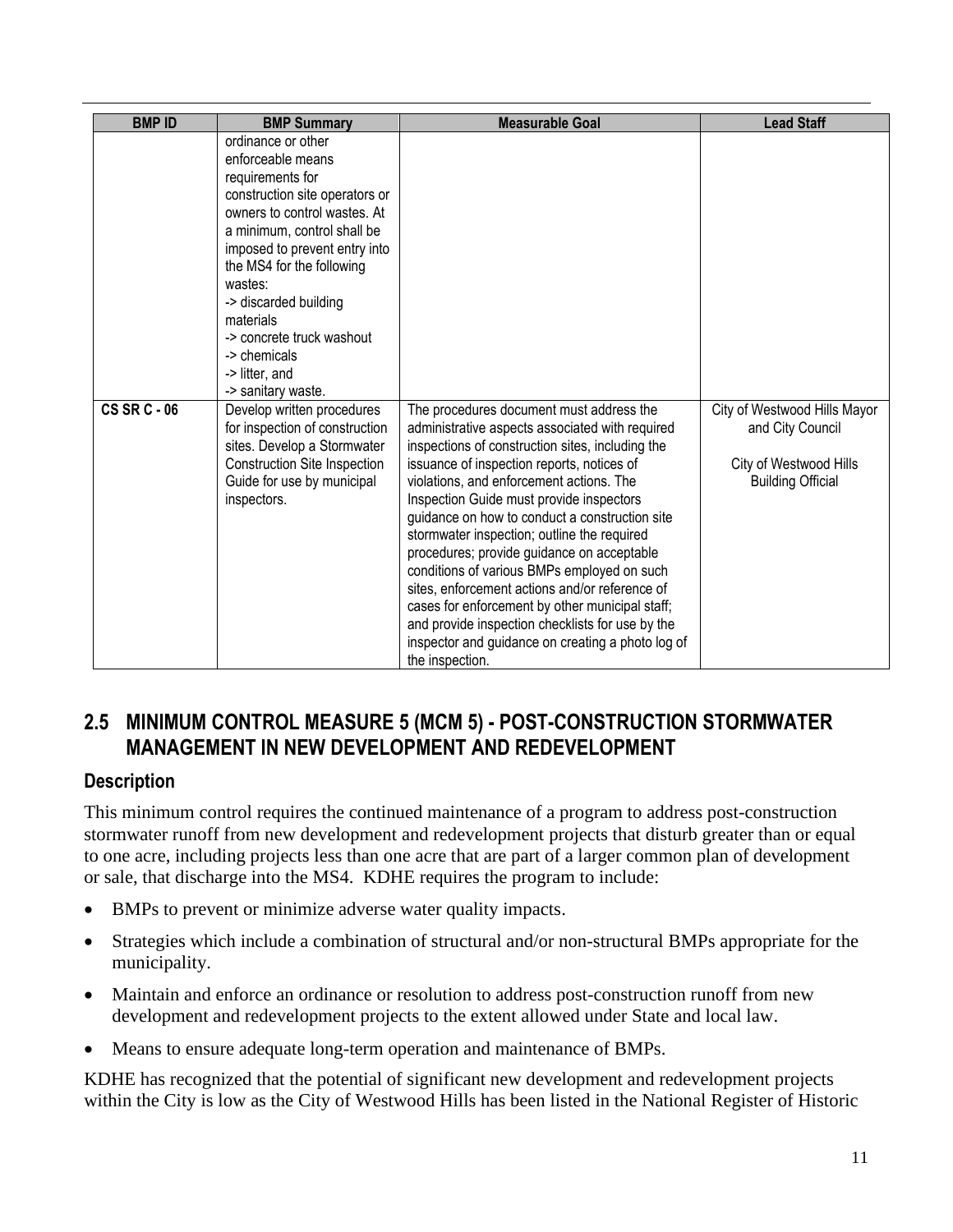Places as a historically significant place where development and redevelopment are restricted. The potential for BMP implementation under this minimum control measure is limited, and the annual point requirements specified below are at lower levels than other MS4 permits issued in Kansas.

# **Benefit**

Conversion of native landscape to developed landscape increases both the volume of runoff and pollutant loads in stormwater. The consequences can include erosion, flooding, and pollution, impacting both downstream property owners and public infrastructure. Stormwater controls included in development sites can help reduce impacts and costs to both private property owners and the public.

#### **Compliance**

Compliance with the post-construction stormwater management in new development and redevelopment minimum control measure requires implementation of BMPs in Part I., Section C.5 of the Permit for a minimum of 3 points total on an annual basis for each of calendar year 2021 and calendar year 2022. The minimum point total requirement increases to 4 points for each calendar year beginning in 2023.

A table containing the BMP summary, the measurable goal, the implementation schedule, and points per activity is included in Appendix B: Table 5.

A short description of each planned BMP is included in the table below.

*[Remainder of page intentionally left blank.]*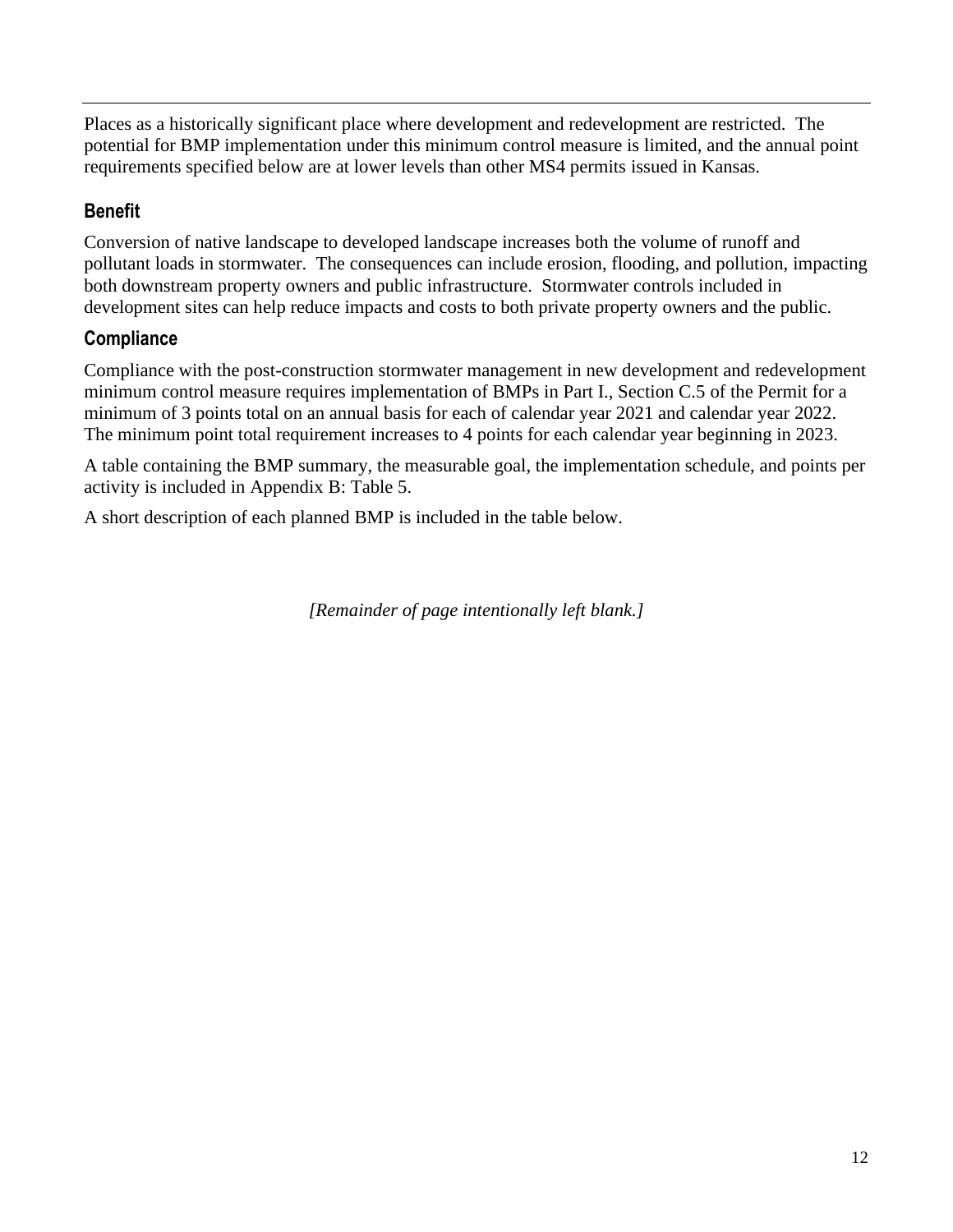| <b>BMPID</b>       | <b>BMP Summary</b>                                                                                                                                                                                                                                                                                                                                                                                                                                                                                                                                                                                   | <b>Measurable Goal</b>                                                                                                                                                                                                                                                                                                                                                                                                                                                                                                                                                                                                                                                                                                                                                                                                                                                                                                                                                                                                                                                                                                                                      | <b>Lead Staff</b>                                                                                      |
|--------------------|------------------------------------------------------------------------------------------------------------------------------------------------------------------------------------------------------------------------------------------------------------------------------------------------------------------------------------------------------------------------------------------------------------------------------------------------------------------------------------------------------------------------------------------------------------------------------------------------------|-------------------------------------------------------------------------------------------------------------------------------------------------------------------------------------------------------------------------------------------------------------------------------------------------------------------------------------------------------------------------------------------------------------------------------------------------------------------------------------------------------------------------------------------------------------------------------------------------------------------------------------------------------------------------------------------------------------------------------------------------------------------------------------------------------------------------------------------------------------------------------------------------------------------------------------------------------------------------------------------------------------------------------------------------------------------------------------------------------------------------------------------------------------|--------------------------------------------------------------------------------------------------------|
| <b>P-C SM - 01</b> | Develop and adopt a custom<br>design manual for Post-<br><b>Construction Stormwater</b><br>Management which specifies<br>various structural BMPs<br>which are required for new<br>development and re-<br>development construction<br>sites which are greater than<br>1 acre for which there is<br>construction activity<br>disturbing less than one acre<br>which is part of a larger<br>common plan of<br>development or sale that in<br>total disturbs one acre or<br>more.<br>Alternately, adopt and<br>implement the APWA 5600<br>Stormwater Design Criteria<br>and the MARC/APWA BMP<br>Manual. | The custom design manual shall impose<br>requirements to achieve at least one of the<br>following standards:<br>-> Capture, at least, the first 0.5 inches of<br>precipitation on the development/re-development<br>site and utilize methods to prevent discharge off-<br>site, including but not limited to:<br>Retain on-site<br>Infiltrate<br>Evaporate<br>Transpire<br>Or beneficially reuse<br>-> Through implementation of appropriate BMP(s)<br>reduce the peak stormwater flow rate to a value<br>equal to or less than the rate which would be<br>experienced on the site prior to the<br>development/re-development project based upon<br>modeling a standard storm event, e.g., 1.0 inch-<br>6-hour event assuming saturated soil conditions.<br>-> Other sizing or detention standards generally<br>accepted by design engineers as adequate for the<br>permittee's locale.<br>As an alternative to a custom design manual, the<br>APWA 5600 Stormwater Design Criteria and the<br>MARC/APWA BMP Manual may be adopted and<br>implemented. Measures must be included to<br>enforce the installation of the various structural<br>BMPs required. | City of Westwood Hills Mayor<br>and City Council                                                       |
| <b>P-C SM - 02</b> | Develop a list of post-<br>construction structural or<br>nonstructural BMPs which<br>are required to be<br>incorporated in any<br>development/redevelopment<br>project. The list must<br>include guidance regarding<br>the BMPs which must be<br>incorporated in various<br>projects as determined<br>appropriate by the permittee.<br>The list is to be provided to<br>entities involved with the<br>design of projects prior to<br>site plan review by the<br>permittee.                                                                                                                           | Development and implementation of the list and<br>guidance is necessary to claim points in the first<br>year. The list of required BMPs must be<br>enforceable through ordinance or other means.                                                                                                                                                                                                                                                                                                                                                                                                                                                                                                                                                                                                                                                                                                                                                                                                                                                                                                                                                            | City of Westwood Hills Mayor<br>and City Council<br>City of Westwood Hills<br><b>Building Official</b> |
| <b>P-C SM - 07</b> | Enact either an ordinance, a<br>resolution, or other<br>enforceable requirement<br>which requires the<br>installation of pervious<br>surfaces on property.                                                                                                                                                                                                                                                                                                                                                                                                                                           | The ordinance or resolution or other enforceable<br>requirement must specify when installation of<br>impervious surfaces is not acceptable and what<br>allowable pervious surfaces can be installed in<br>lieu of impervious surfaces.                                                                                                                                                                                                                                                                                                                                                                                                                                                                                                                                                                                                                                                                                                                                                                                                                                                                                                                      | City of Westwood Hills Mayor<br>and City Council<br>City of Westwood Hills City<br>Clerk               |

# **Table 5. Planned BMPs to meet MCM 5 requirements:**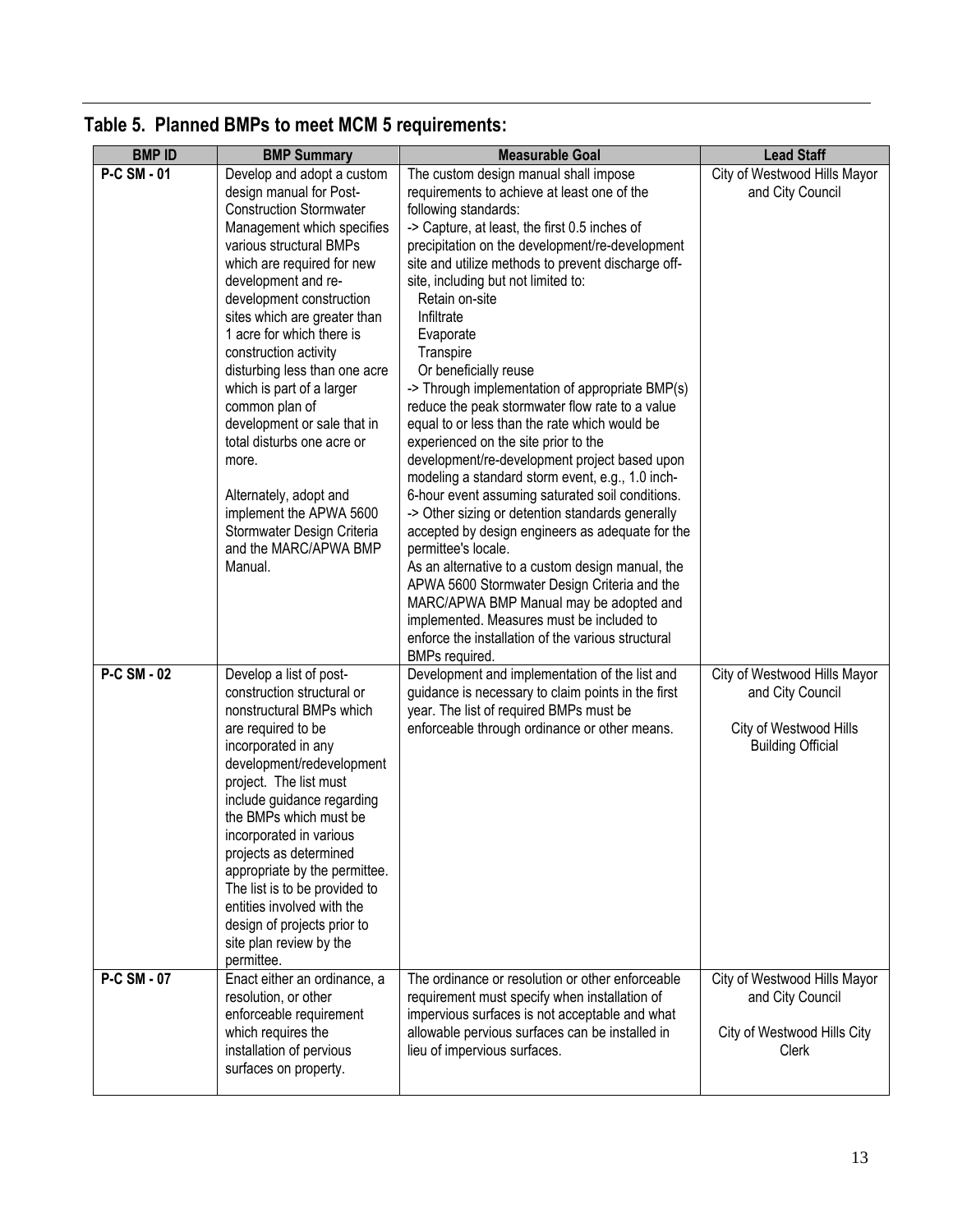| <b>BMP ID</b>      | <b>BMP Summary</b>                                                                                                                                                                                                                              | <b>Measurable Goal</b>                                                                                                                                                                                                                                                                        | <b>Lead Staff</b>                                                |
|--------------------|-------------------------------------------------------------------------------------------------------------------------------------------------------------------------------------------------------------------------------------------------|-----------------------------------------------------------------------------------------------------------------------------------------------------------------------------------------------------------------------------------------------------------------------------------------------|------------------------------------------------------------------|
| <b>P-C SM - 08</b> | Implement a program to<br>encourage residential<br>owners to install stormwater<br>BMPs, including but not<br>limited to, native trees,<br>native flower gardens, rain<br>gardens, rain barrels,<br>pervious surfaces, and<br>vegetated swales. | A program which results in installation of such<br>BMPs on 1% of the residential parcels in a year<br>will allow two points to be claimed for that year. In<br>a year when installation of such BMPs on 5% of<br>the residential parcels occurs, a larger number of<br>points may be claimed. | City of Westwood Hills Mayor<br>and City Council<br><b>JCSMP</b> |

# **2.6MINIMUM CONTROL MEASURE 6 (MCM 6) - POLLUTION PREVENTION/GOOD HOUSEKEEPING FOR MUNICIPAL OPERATIONS**

#### **Description**

MCM 6 requires the permittee to continue to implement and maintain an operation and maintenance program that includes employee training to prevent and reduce stormwater pollution from municipal operations activities such as park and open space maintenance, fleet and building maintenance, new construction and land disturbances, and stormwater system maintenance.

#### **Benefit**

Leading by example on public facilities and public projects provides an opportunity to demonstrate and teach proper pollution prevention and good housekeeping techniques to other landowners, and the City is able to lead by example on a routine and ongoing basis.

## **Compliance**

Compliance with the post-construction stormwater management in new development and redevelopment minimum control measure requires implementation of BMPs in Part I., Section C.6 of the Permit for a minimum of 4 points total on an annual basis for each of calendar year 2021 and calendar year 2022. The minimum point total requirement increases to 6 points for each calendar year beginning in 2023.

A table containing the BMP summary, the measurable goal, the implementation schedule, and points per activity is included in Appendix B: Table 6.

A short description of each planned BMP is included in the table below.

*[Remainder of page intentionally left blank.]*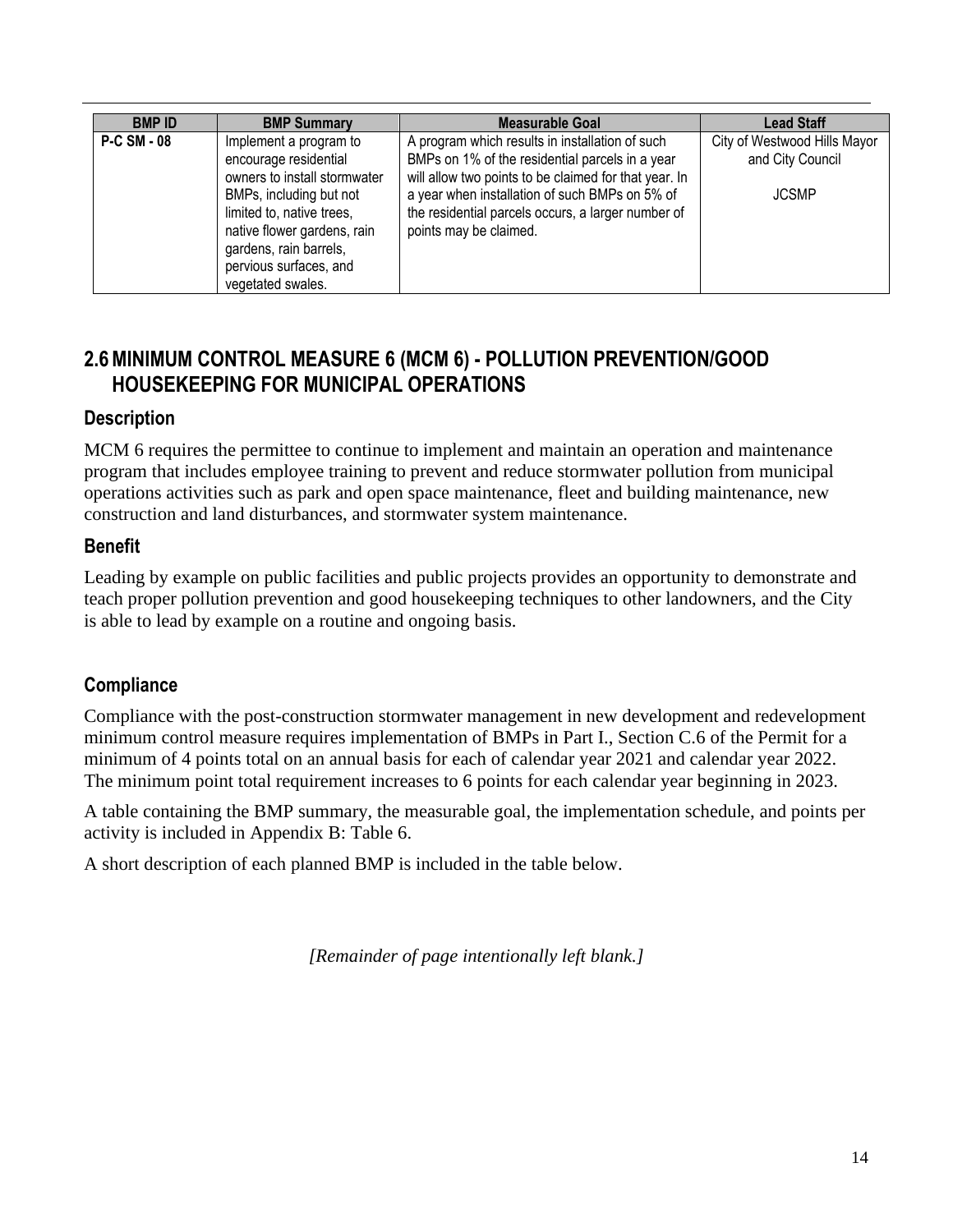| <b>BMPID</b> | <b>BMP Summary</b>                                                                                                                                                                                                                                                                                                                               | <b>Measurable Goal</b>                                                                                                                                                                                                                                                                                                                                                                                                                                                                                                                                                                                                                         | <b>Lead Staff</b>                                                                                                                    |
|--------------|--------------------------------------------------------------------------------------------------------------------------------------------------------------------------------------------------------------------------------------------------------------------------------------------------------------------------------------------------|------------------------------------------------------------------------------------------------------------------------------------------------------------------------------------------------------------------------------------------------------------------------------------------------------------------------------------------------------------------------------------------------------------------------------------------------------------------------------------------------------------------------------------------------------------------------------------------------------------------------------------------------|--------------------------------------------------------------------------------------------------------------------------------------|
| P P/G H - 02 | Implement a recycle and<br>proper waste disposal<br>program for municipal staff<br>to reduce potential for litter,<br>to recycle waste oil,<br>batteries, glass containers,<br>plastic containers, and paper<br>products.                                                                                                                        | A log of the materials directed to recycle shall be<br>maintained. Entries in the log shall record either<br>weight or volume of recycle materials removed<br>from the containers and transported to the recycle<br>facility as well as the date of transport.                                                                                                                                                                                                                                                                                                                                                                                 | City of Westwood Hills Mayor<br>and City Council<br>City of Westwood Hills City<br>Clerk                                             |
| P P/G H - 03 | Develop a guidance<br>document for municipal staff<br>or third-party contractors<br>which apply pesticides. The<br>guidance shall require any<br>municipal staff, who apply<br>restricted use pesticides, to<br>have a commercial<br>applicator certification from<br>the Kansas Department of<br>Agriculture if required by that<br>Department. | Require staff which apply pesticides to use such<br>pesticides in compliance with the guidance<br>document. The guidance document must require<br>use of pesticides in compliance with the label<br>instructions.                                                                                                                                                                                                                                                                                                                                                                                                                              | City of Westwood Hills Mayor<br>and City Council<br>City of Westwood Hills City<br>Clerk<br><b>Westwood Public Works</b><br>Director |
| P P/G H - 05 | Implement a program for<br>street sweeping in which the<br>street sweepings are<br>collected and disposed of<br>properly or recycled/reused if<br>possible.                                                                                                                                                                                      | All paved streets which can be swept shall be<br>listed in the schedule for street sweeping. A log<br>shall be maintained listing the street segments<br>which are swept and, dates of sweeping and<br>where the street sweepings are disposed or<br>where the material was sent to be recycled and/or<br>reused.<br>Alternatively, for municipalities with less than 500<br>population street sweeping can be limited to<br>sweeping the gutters. The log which must be<br>maintained need only indicate the street<br>segments which were swept in the year and<br>confirm the sweepings were properly disposed or<br>recycled and/or reused | City of Westwood Hills Mayor<br>and City Council                                                                                     |
| P P/G H - 06 | Develop an employee<br>training program to ensure<br>permittee's staff understand<br>what actions they can take in<br>the workplace to minimize<br>stormwater pollution.                                                                                                                                                                         | Provide guidance documents in the form of fact<br>sheets, flyers, or e-mails to staff to coach them in<br>appropriate actions they can take while working to<br>minimize stormwater pollution. Alternately,<br>provide in-person training or videos with sign-in-<br>sheets for signature documentation of personal or<br>video training.<br>Retain copies of the guidance documents and/or<br>sign-in-sheets. A log of when the guidance was<br>distributed, or training was provided to staff,<br>should be maintained.<br>Provide appropriate guidance and/or training to<br>staff a minimum of twice per year.                             | City of Westwood Hills Mayor<br>and City Council                                                                                     |
| P P/G H - 07 | Implement a program to<br>inspect stormwater inlets to<br>identify illicit discharges and<br>clean drop inlets of<br>accumulated debris.                                                                                                                                                                                                         | Inspect at least 5% of all inlets annually.<br>Additionally, if 10% of all inlets are inspected in a<br>year, an additional point may be claimed.                                                                                                                                                                                                                                                                                                                                                                                                                                                                                              | City of Westwood Hills Mayor<br>and City Council                                                                                     |

# **Table 6. Planned BMPs to meet MCM 6 requirements:**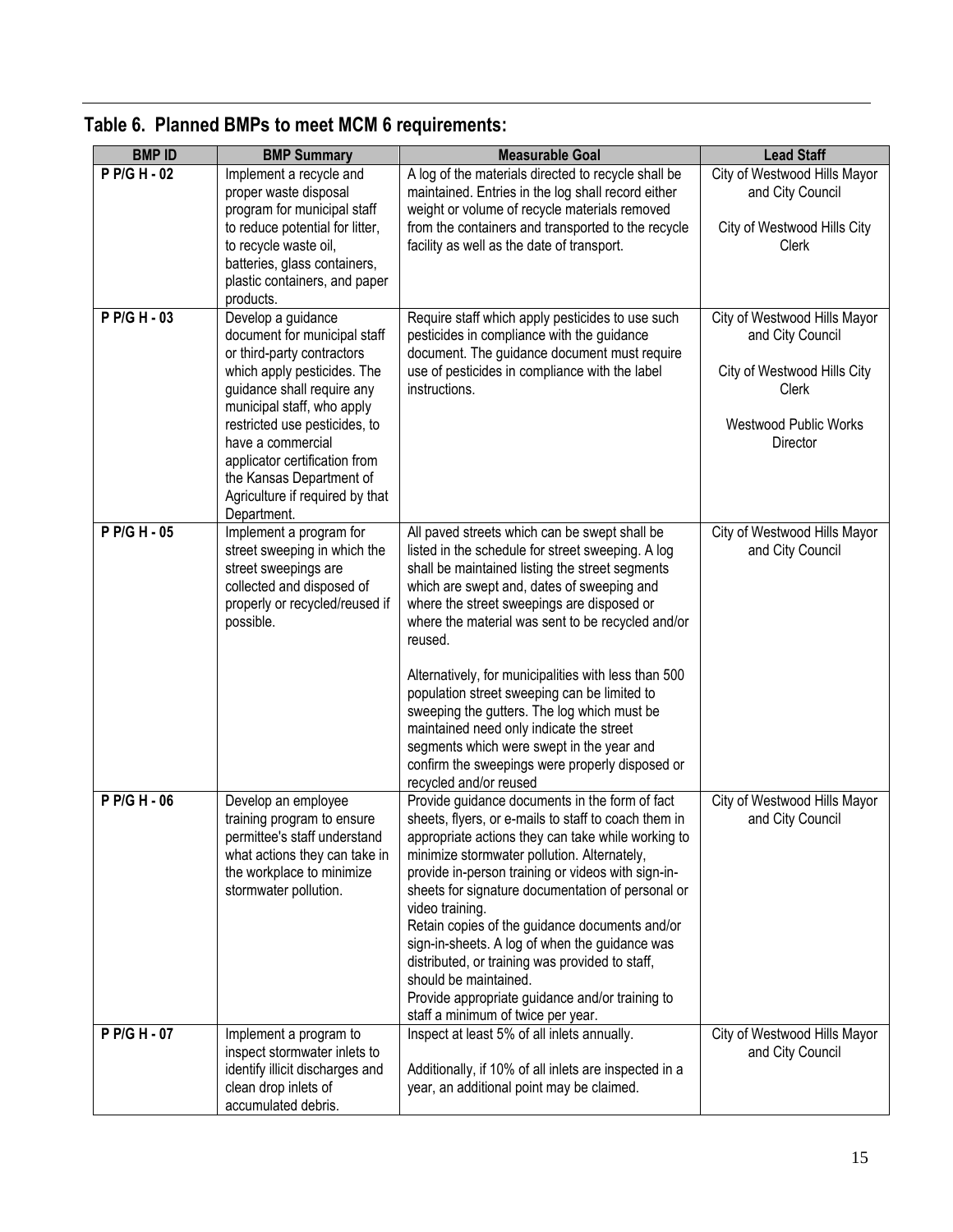| <b>BMPID</b> | <b>BMP Summary</b>                                                                                | Measurable Goal                                                                                                                                                                                                                                                                                                                             | <b>Lead Staff</b>                                                                        |
|--------------|---------------------------------------------------------------------------------------------------|---------------------------------------------------------------------------------------------------------------------------------------------------------------------------------------------------------------------------------------------------------------------------------------------------------------------------------------------|------------------------------------------------------------------------------------------|
|              |                                                                                                   | For any inlets which have evidence of dumped<br>paint, oil or other substances which are<br>considered illicit discharges, follow up with efforts<br>to educate individuals near the impacted inlet<br>about illicit discharges.<br>For inlets which have any accumulation of debris,                                                       |                                                                                          |
| P P/G H - 08 | Develop, implement, and<br>keep updated an online<br>storm sewer map accessible<br>to the public. | remove the debris for proper disposal.<br>Map shall cover the entire MS4 within the permit<br>area and include all the MS4 lines both pipe and<br>open drainage (i.e., ditches) and shall also<br>illustrate all impaired waterways (i.e., 303(d) listed<br>and TMDL listed streams/rivers) with an indication<br>of the listed impairment. | City of Westwood Hills City<br>Clerk<br>City of Westwood Hills Mayor<br>and City Council |

# **SECTION 3: Total Maximum Daily Load (TMDL) Regulated Pollutants**

Part I – Section D requirements concerning TMDL Regulated Pollutants are not applicable to the Permit for the City of Westwood Hills. At this time, no action is required for TMDL Regulated Pollutants as there are no identified TMDL impacted streams within or adjacent to the City of Westwood Hills which would justify implementing actions under Part I – Section D of the Permit.

## **TMDL Best Management Practices (BMPs)**

Compliance with Total Maximum Daily Load (TMDL) Best Management Practices and Surface Water Monitoring is not applicable to the Permit for the City of Westwood Hills. At this time, no action is required for TMDL Best Management Practices and Surface Water Monitoring as there are no identified TMDLs impacting streams within or adjacent to the City of Westwood Hills which would justify implementing requirements under Part II of the Permit.

## **SECTION 4: Water Quality Monitoring for TMDL assessments**

Although the City of Westwood Hills Permit contains no requirements for monitoring TMDL regulated pollutants or conducting TMDL assessments, Westwood Hills is a municipality located within Johnson County, Kansas. As a municipality located within Watershed No. 1 in Johnson County, Westwood Hills benefits from the monitoring conducted by the Johnson County Stormwater Management Program.

Success in achieving reductions in bacteria, nutrients, and sediment will be assessed by directly monitoring in-stream concentrations and evaluating pollutant concentration trends across the permit period. The monitoring program is conducted by the Johnson County Stormwater Management Program on behalf of the cities within Johnson County.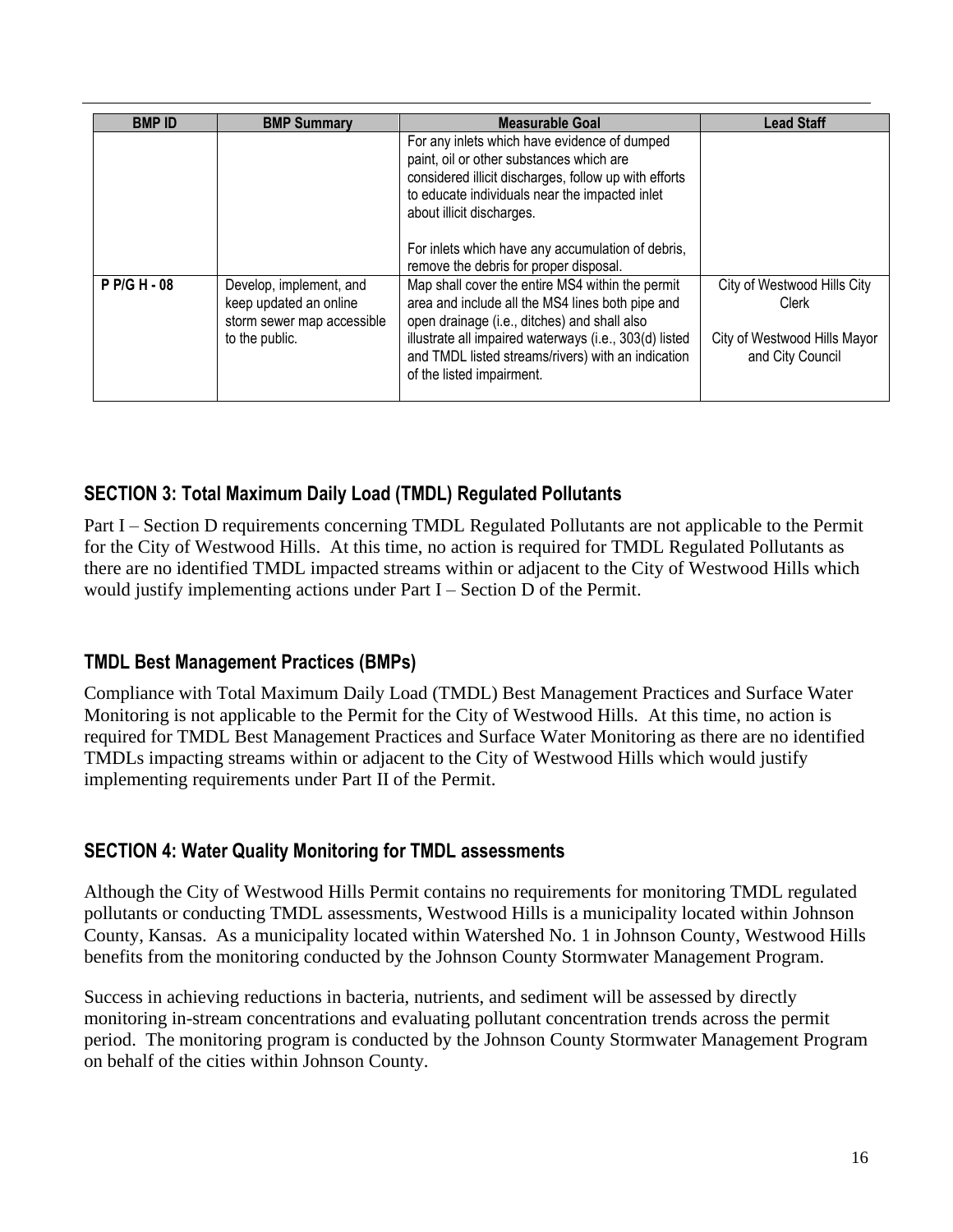Beginning in 2019, the Johnson County Stormwater Management Program implemented a rotational monitoring approach for all watersheds within the County with the objectives of:

- 1. Measuring effectiveness of BMPs implemented through the City's Permit and Stormwater Management Plan;
- 2. Evaluating MS4 discharge impacts to receiving waters;
- 3. Investigating relative contribution of sources of specific pollutants causing designated use impairment, including nutrients, pathogens, sediment or other applicable parameters related to stormwater from areas serviced by the MS4; and
- 4. Gather data to inform future program decisions and prioritization of activities related to the protection of water quality.

The monitoring program consists of both rotating and fixed monitoring stations (Table 8 and Figure 1). Rotating stations will be monitored within the rotational year. The rotational year occurs on a five-year recurrence interval and is basin specific. Fixed monitoring stations will be monitored on an ongoing basis independent of the rotational year.

| Watershed<br><b>Organization</b><br><b>Grouping</b><br>(Basin) | EDMR_Code | <b>Monitoring Location</b>                   | Site ID | <b>Site Type</b> | <b>Rotational</b><br><b>Monitoring</b><br>Year |
|----------------------------------------------------------------|-----------|----------------------------------------------|---------|------------------|------------------------------------------------|
| $\overline{2}$                                                 | SW034A6   | Indian Creek at Marty St.                    | 0202IND | rotating         | 2019                                           |
| $\overline{2}$                                                 | SW035A6   | Indian Creek at Switzer Rd.                  | 0203IND | fixed            | 2019                                           |
| $\overline{2}$                                                 | SW036A6   | Indian Creek at Blackbob Rd.                 | 0204IND | rotating         | 2019                                           |
| $\overline{2}$                                                 | SW037A6   | Indian Creek at State Line Rd.               | 0201IND | fixed            | 2019                                           |
| $\overline{2}$                                                 | SW038A6   | Tomahawk Creek at Roe Ave.                   | 0205TOM | fixed            | 2019                                           |
| 6                                                              | SW002A6   | Camp Creek at 95th St.                       | 0608CAM | rotating         | 2020                                           |
| 6                                                              | SW007C6   | Cedar Creek at 127th St.                     | 0606CED | rotating         | 2020                                           |
| 6                                                              | SW008A6   | Cedar Creek at 83rd St.                      | 0605CED | fixed            | 2020                                           |
| 6                                                              | SW009A6   | Clear Creek at Woodland Dr.                  | 0604CLE | rotating         | 2020                                           |
| 6                                                              | SW010A6   | Little Cedar Creek at 119th St.              | 0607LCC | rotating         | 2020                                           |
| 6                                                              | SW011A6   | Little Mill Creek at Tomahawk Golf<br>Course | 0603LMC | rotating         | 2020                                           |
| 6                                                              | SW012A6   | Mill Creek at Johnson Dr.                    | 0601MIL | fixed            | 2020                                           |
| 6                                                              | SW007A6   | Mill Creek at 87th Ln.                       | 0602MIL | rotating         | 2020                                           |
| 3                                                              | SW014A6   | Blue River at Kenneth Rd.                    | 0301BLU | fixed            | 2021                                           |
| 3                                                              | SW015A6   | Camp Branch at 183rd St.                     | 0305CAM | rotating         | 2021                                           |
| 3                                                              | SW016A6   | Coffee Creek at Switzer Rd.                  | 0303COF | rotating         | 2021                                           |
| 3                                                              | SW017A6   | Negro Creek at Mission Rd.                   | 0306NEG | rotating         | 2021                                           |
| 3                                                              | SW018A6   | Wolf Creek at 179th St.                      | 0304WOL | rotating         | 2021                                           |
| 3                                                              | SW019A6   | Blue River at Hwy 69                         | 0302BLU | fixed            | 2021                                           |
| $\mathbf{1}$                                                   | SW020A6   | Brush Creek at State Line Rd.                | 0101BRU | fixed            | 2022                                           |

#### **Table 7. Monitoring station locations and rotational monitoring year.**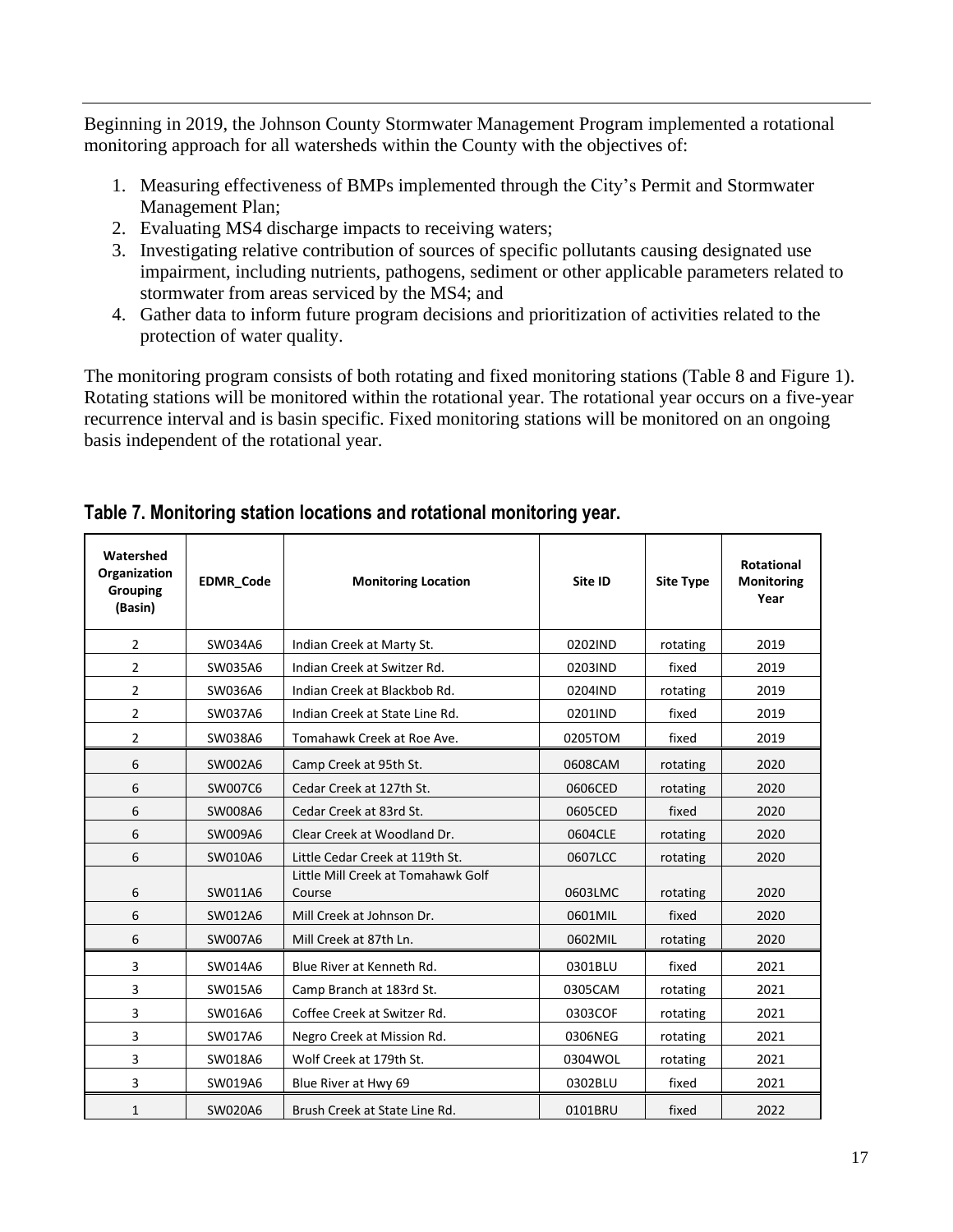| $\mathbf{1}$ | SW021A6 | Brush Creek at Roe Ave.            | 0102BRU | rotating | 2022 |
|--------------|---------|------------------------------------|---------|----------|------|
| $\mathbf{1}$ | SW022A6 | Rock Creek at Mission Rd.          | 0103ROC | rotating | 2022 |
|              | SW023A6 | Turkey Creek at Lamar Ave.         | 0104TUR | fixed    | 2022 |
| 1            | SW024A6 | Turkey Creek at 67th St.           | 0105TUR | rotating | 2022 |
| 4            | SW025A6 | Bull Creek at 199th St.            | 0402BUL | rotating | 2023 |
| 4            | SW005B6 | <b>Bull Creek at Interstate 35</b> | 0401BUL | fixed    | 2023 |
| 4            | SW027A6 | Little Bull Creek at 199th St.     | 0404LBC | fixed    | 2023 |
| 4            | SW028A6 | Martin Creek at Hwy 56             | 0403MAR | rotating | 2023 |
| 4            | SW029A6 | Spring Creek at 215th St.          | 0405SPR | rotating | 2023 |
| 5            | SW030A6 | Captain Creek at 103rd St.         | 0504CAP | rotating | 2023 |
| 5            | SW001A6 | Kill Creek at 95th St.             | 0501KIL | fixed    | 2023 |
| 5            | SW032A6 | Kill Creek at 127th St.            | 0502KIL | rotating | 2023 |
| 5            | SW033A6 | Spoon Creek at 151st St.           | 0503SPO | rotating | 2023 |

Figure 1. Locations of Fixed and Rotating Monitoring Stations

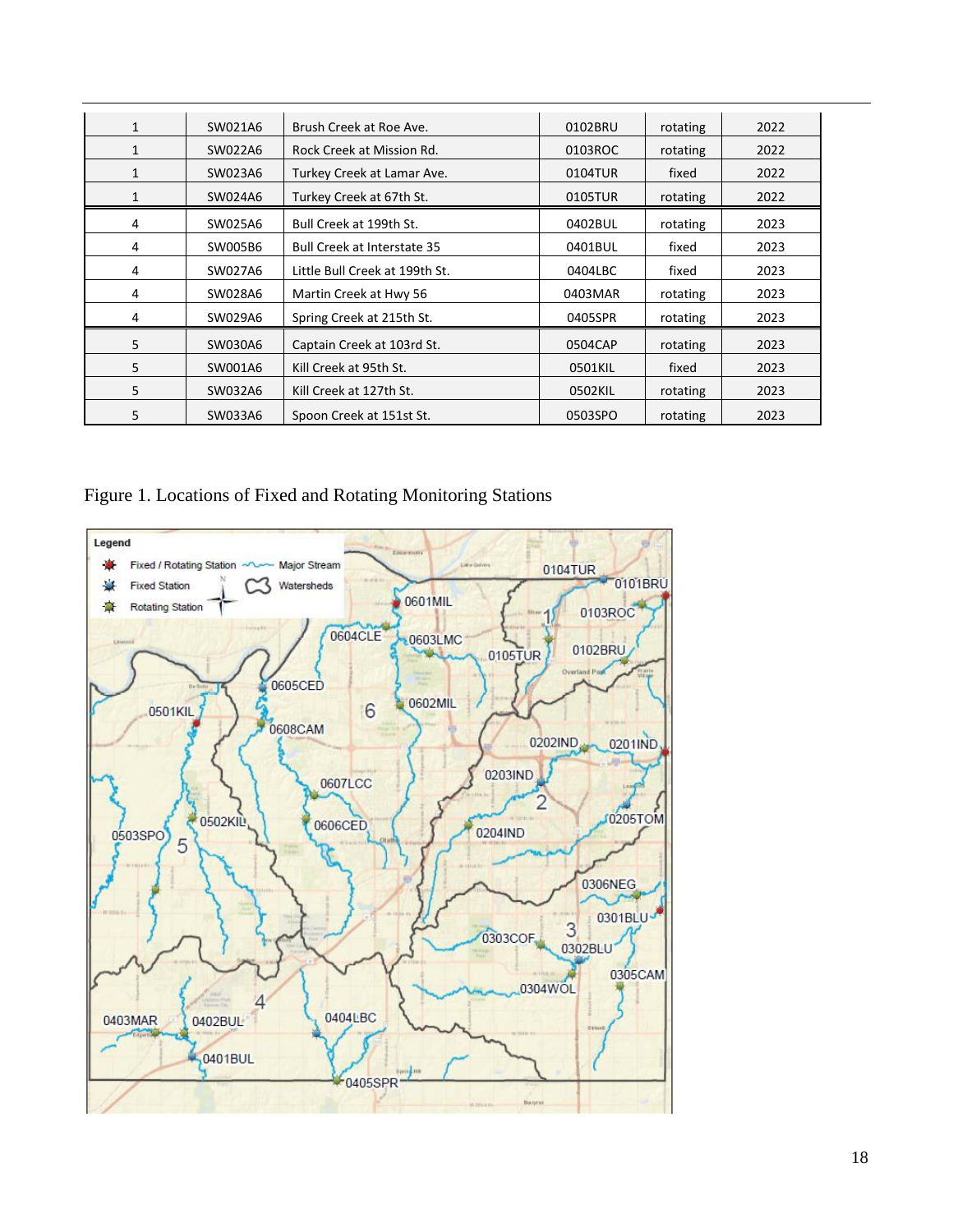## **Water Quality Monitoring Protocol**

Water quality samples will be collected from all fixed monitoring stations, as well as monitoring stations in the rotational basin, a minimum of six times per year between April and September regardless of streamflow conditions. Additionally, water quality samples will be collected from rotational basins (fixed and rotational monitoring sites) during a minimum of three storm events per year between April and September. Storm events are defined as the streamflow conditions that generally correspond to a rainfall event that is greater than or equal 0.25 inches.

Water quality samples are collected as grab samples and pH, Dissolved Oxygen, Temperature, and Specific Conductance measurements are collected in the field at the time of sampling. Other information that is collected in the field at the time of sample collection includes rainfall, streamflow, stream level, and stream velocity.

Samples are analyzed at the Johnson County Wastewater Laboratory. Samples are analyzed for Total Phosphorus as P (mg/L), Ortho-Phosphorus as P (mg/L), Total Kjeldahl Nitrogen (mg/L), Nitrate plus Nitrite as N (mg/L) , Total Suspended Solids (mg/L), Turbidity (NTU), and E. Coli bacteria (MPN).

Johnson County shall report data for water quality monitoring annually to KDHE, and an annual report describing water quality conditions and including all data collected will be provided to the City.

#### **SECTION 5: Permit Compliance Activities and Schedules**

#### **Year 2019:**

• Annual report for calendar year 2018 submitted to KDHE by February 28, 2019

#### **Year 2020:**

• Annual report for calendar year 2019 submitted to KDHE by February 28, 2020

#### **Year 2021:**

- Updated Stormwater Management Plan submitted to KDHE by February 28, 2021
- Annual report for calendar year 2020 submitted to KDHE by February 28, 2021
- The City must implement sufficient listed BMPs to achieve minimum point requirements for 2021.

#### **Year 2022:**

- Annual report for calendar year 2021 submitted to KDHE by February 28, 2022
- The City must implement sufficient listed BMPs to achieve minimum point requirements for 2022.

#### **Year 2023:**

• Annual report for calendar year 2022 submitted to KDHE by February 28, 2023